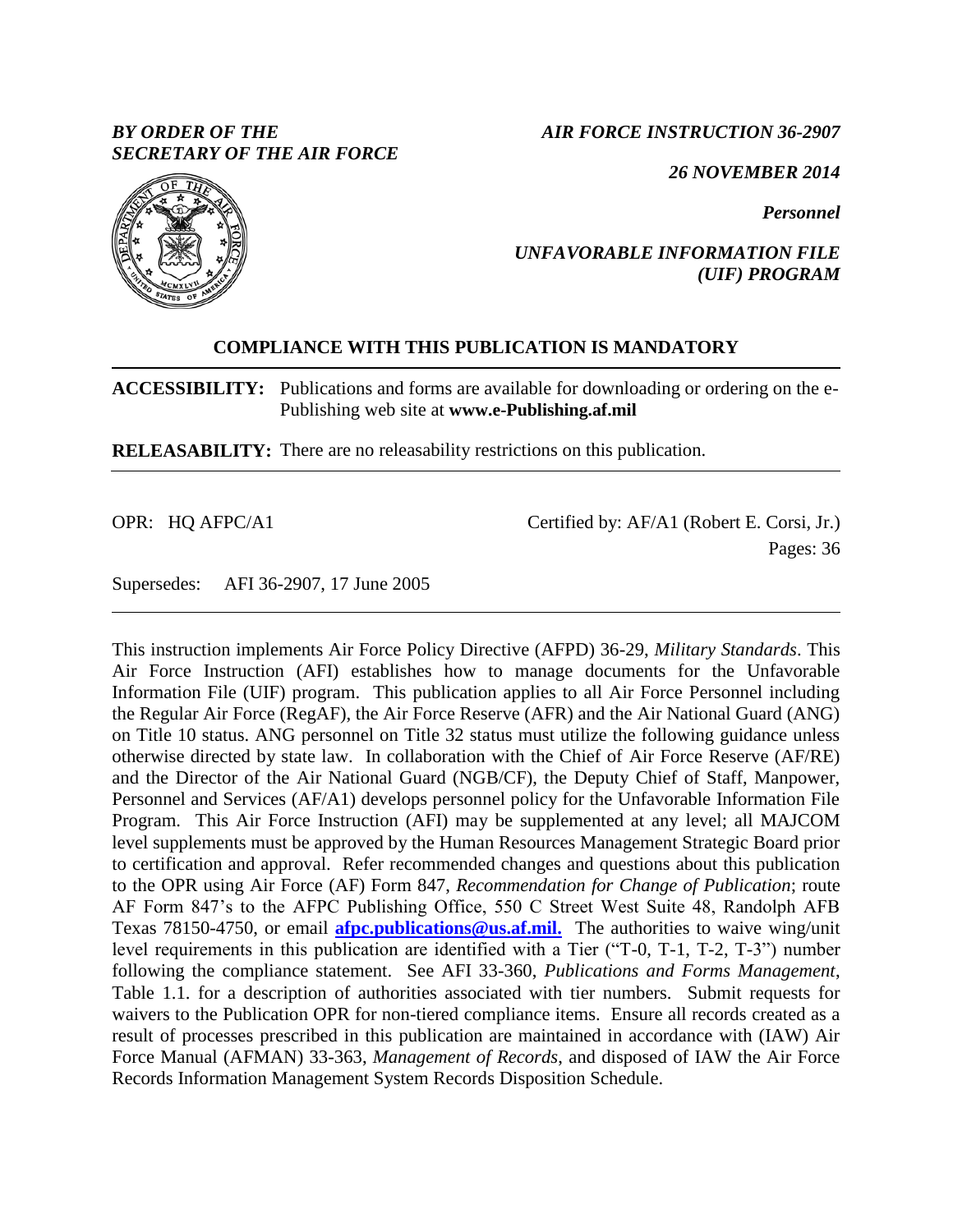This publication requires the collection and maintenance of information protected by the Privacy Act of 1974 authorized by System of Records Notice (SORN), F036 AF PC L, *Unfavorable Information Files (UIF)*. Vigilance must be taken to protect Personally Identifying Information (PII) when submitting or sending nominations, applications or other documents to Department of Defense agencies through government Internet, software applications, systems, e-mail, postal, faxing or scanning. Refer to the following policies for additional guidance: AFI 33-332, *The Air Force Privacy and Civil Liberties Program*, AFMAN 33-152, *User Responsibilities and Guidance for Information Systems*, AFI 33-119, *Web Management and Internet Use*.

### *SUMMARY OF CHANGES*

This publication should be reviewed in its entirety as substantial changes have been made. This revision added clarification to responsibilities, controlling UIFs, initiating UIF actions, establishing an UIF whether paper or electronic, updating UIF documents, reviewing and documenting UIFs, deletes duplicate paragraphs, and changes office symbols and addresses. Guidance for AFR and ANG personnel has been incorporated in this revision. Tier waiver authorities as approved by the Inspector General Advisory Board have been included per AFI 33- 360. Refer to AFI 33-360 for tier waiver authority definitions and procedures

|       |       | <b>Chapter 1-OVERVIEW</b>                                                        | $\boldsymbol{4}$ |
|-------|-------|----------------------------------------------------------------------------------|------------------|
|       | 1.1.  | What is a UIF? The UIF is an official record of unfavorable information about an | $\overline{4}$   |
|       | 1.2.  |                                                                                  | $\overline{4}$   |
|       |       | <b>Chapter 2-UNFAVORABLE INFORMATION FILE</b>                                    | 7                |
|       | 2.1.  |                                                                                  | 7                |
|       | 2.2.  |                                                                                  | 8                |
|       | 2.3.  |                                                                                  | 8                |
|       | 2.4.  |                                                                                  | 10               |
|       | 2.5.  |                                                                                  | 11               |
|       | 2.6.  |                                                                                  | 12               |
|       | 2.7.  |                                                                                  | 13               |
|       | 2.8.  |                                                                                  | 14               |
|       | 2.9.  |                                                                                  | 15               |
|       | 2.10. | Commander's Enlisted Management Roster (CEMR) and Commander's Officer            | 16               |
|       | 2.11. |                                                                                  | 16               |
|       | 2.12. |                                                                                  | 16               |
| Table | 2.1.  |                                                                                  | 17               |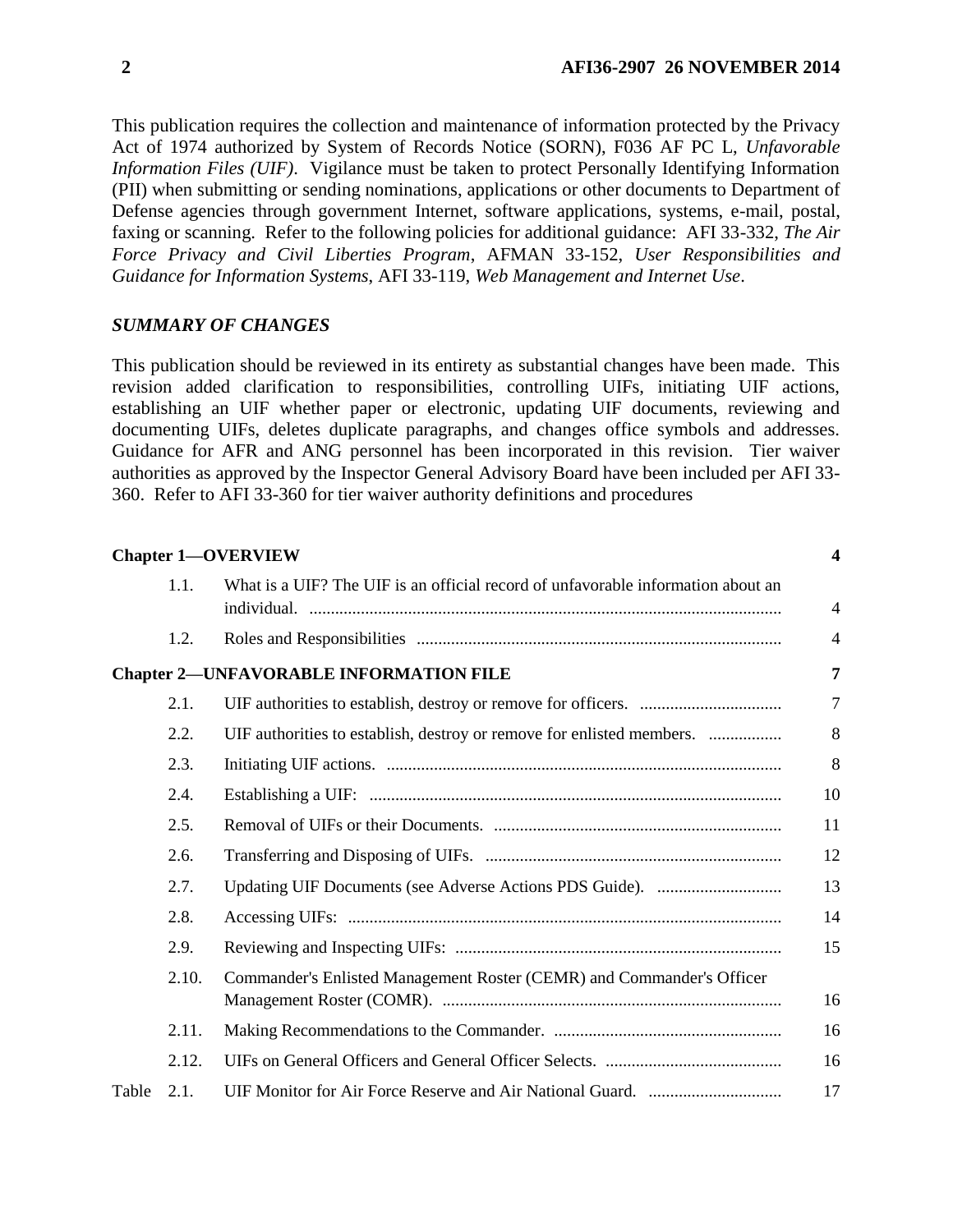# **AFI36-2907 26 NOVEMBER 2014 3**

| Table 2.3.<br><b>Chapter 3-CONTROL ROSTER</b><br>3.1.<br>3.2.<br>3.3.<br>3.4.<br><b>Chapter 4-ADMINISTRATIVE COUNSELINGS, ADMONITIONS, AND</b><br><b>REPRIMANDS</b><br>4.1.<br>4.2.<br>4.3.<br>4.4.<br>4.5.<br><b>Attachment 1-GLOSSARY OF REFERENCES AND SUPPORTING INFORMATION</b><br><b>Attachment 2-SELF-INSPECTION CHECKLIST</b> | Table 2.2. | UIF Establishment and PDS Update Procedures (Officer and Enlisted). | 18 |
|---------------------------------------------------------------------------------------------------------------------------------------------------------------------------------------------------------------------------------------------------------------------------------------------------------------------------------------|------------|---------------------------------------------------------------------|----|
|                                                                                                                                                                                                                                                                                                                                       |            |                                                                     | 21 |
|                                                                                                                                                                                                                                                                                                                                       |            |                                                                     | 26 |
|                                                                                                                                                                                                                                                                                                                                       |            |                                                                     | 26 |
|                                                                                                                                                                                                                                                                                                                                       |            |                                                                     | 26 |
|                                                                                                                                                                                                                                                                                                                                       |            |                                                                     | 28 |
|                                                                                                                                                                                                                                                                                                                                       |            |                                                                     | 28 |
|                                                                                                                                                                                                                                                                                                                                       |            |                                                                     |    |
|                                                                                                                                                                                                                                                                                                                                       |            |                                                                     | 29 |
|                                                                                                                                                                                                                                                                                                                                       |            |                                                                     | 29 |
|                                                                                                                                                                                                                                                                                                                                       |            |                                                                     | 29 |
|                                                                                                                                                                                                                                                                                                                                       |            |                                                                     | 29 |
|                                                                                                                                                                                                                                                                                                                                       |            |                                                                     | 30 |
|                                                                                                                                                                                                                                                                                                                                       |            |                                                                     | 30 |
|                                                                                                                                                                                                                                                                                                                                       |            |                                                                     | 32 |
|                                                                                                                                                                                                                                                                                                                                       |            |                                                                     | 35 |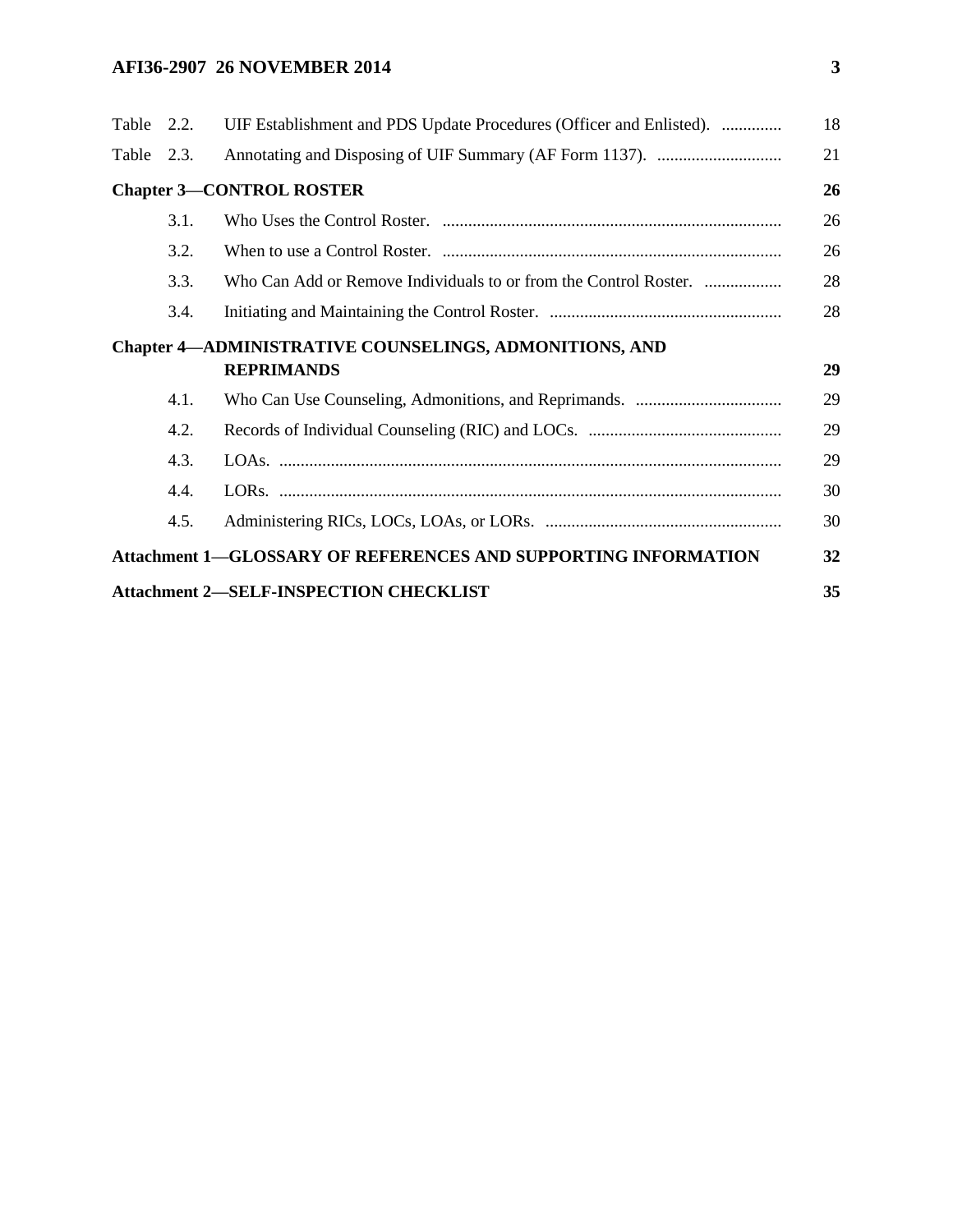### **Chapter 1**

#### **OVERVIEW**

<span id="page-3-1"></span><span id="page-3-0"></span>**1.1. What is a UIF? The UIF is an official record of unfavorable information about an individual.** It documents administrative, judicial, or non-judicial censures concerning the member's performance, responsibility and behavior.

1.1.1. The UIF consists of mandatory documents, optional documents (at the commander's discretion), AF Form 1058, *Unfavorable Information File Actions* and AF Form 1137, *Unfavorable Information File Summary***.**

1.1.2. The Force Support Squadron (FSS) superintendent/director will appoint an individual to act as the base UIF monitor. The base UIF monitor will complete Personnel Data System (PDS) updates as well as provide required PDS products.

#### <span id="page-3-2"></span>**1.2. Roles and Responsibilities**

#### 1.2.1. **Headquarters, Air Force Services Will.**

1.2.1.1. Be the oversight for all policy changes for the UIF program and will collaborate with the ANG and AFR on all policy changes.

### 1.2.2. **The Air Force Personnel Center (AFPC) for RegAF and Air Reserve Personnel Center (ARPC) for ARC Will.**

1.2.2.1. Data Management: Produce batch Promotion Eligibility Status (PES)/RE/ACC code updates against UIF/Control Roster (CR), Code 2 updates. Batch process automatically updates Grade Status Reason (3M), PES (G), effective date (if change in status), and expiration date (date CR expires).

1.2.2.2. Promotions, Reenlistments, and Assignment offices: monitor UIF/CR, Code 2 updates and correct in the Military Personnel Data System (MilPDS), as necessary.

### 1.2.3. **The Military Personnel Section (MPS) Will.**

1.2.3.1. Update Article 15-related actions (i.e., PES, RE, ACC) and other quality force updates (i.e., referral Enlisted Performance Report (EPR)/Officer Performance Report (OPR)). **(T-1).**

1.2.3.2. Review source documents prior to updating UIF and CR codes, maintain paper or electronic UIF case files and document entries. **(T-1).**

1.2.3.3. Update UIF Codes 1, 2, and 3 in MilPDS; input of the correct code in MilPDS is critical to maintaining system integrity. **(T-1).**

1.2.3.4. Receive Transaction Registrar notification and/or MAP6-ENHANCEMENTS-QUALITY-CHECK roster and update MilPDS when UIF status codes change. **(T-1).**

1.2.3.5. Create and monitor internal suspense to update UIF/CR disposition/expiration dates. **(T-1).**

1.2.3.6. Conduct semi-annual audit to purge expired Article 15 Action(s) (par. see 2.1.8.2 and par. 2.5.2) **(T-1).**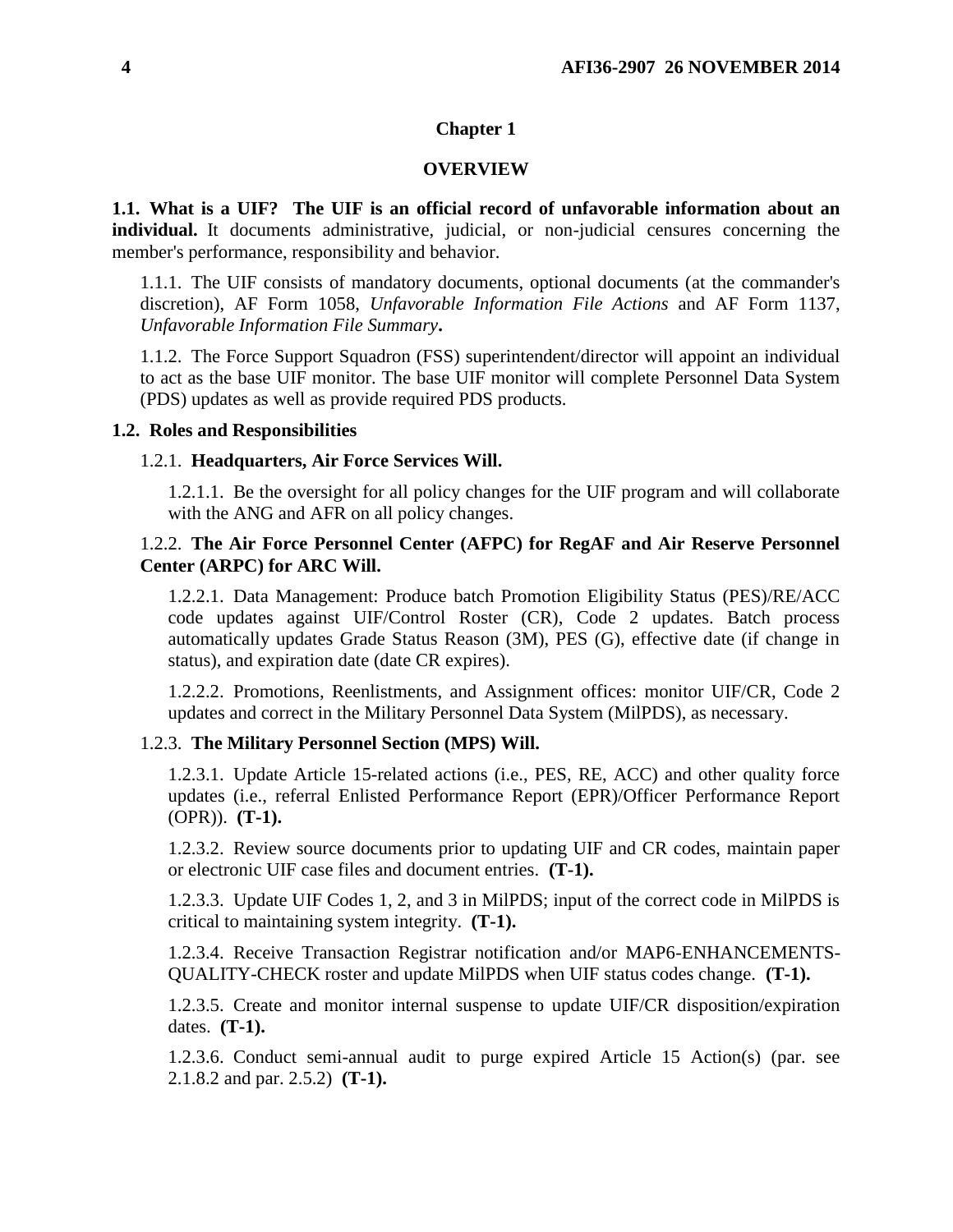1.2.3.7. Destroy files upon expiration. **(T-3).**

1.2.3.8. Monitor all transaction register remarks associated with adverse actions and take appropriate action i.e., request assignment/promotion/reenlistment cancellation. **(T-1).**

1.2.3.9. Utilize Self-Inspection Checklist (**[Attachment 2](#page-34-0)**) to manage program. **(T-1).**

1.2.3.10. Request an appointment letter from UIF monitors within 30 days of appointment. **(T-2).**

1.2.3.11. For monitors of UIFs for AFR and ANG personnel, see **Table 2.1**. **(T-2).**

### 1.2.4. **HQ Individual Reserve Readiness & Integration Organization (RIO) (Individual Mobilization Augementee (IMA)'s and Participating IRR members Only) Will.**

1.2.4.1. Update PES/RE required codes in MilPDS based on UIF/CR, Code 2 updates. **(T-1).**

1.2.4.2. Promotions, Reenlistments and Assignments offices monitor UIF/CR, Code 2 updates and correct in MilPDS, as necessary. **(T-1).**

### 1.2.5. **The Unit Commander Will.**

1.2.5.1. Confer with base legal office or Staff Judge Advocate on appropriate actions. **(T-2).**

1.2.5.2. Complete AF Form 1058 and notify Airman of appropriate action. **(T-2).**

1.2.5.3. Review rebuttal response from the Airman and make final decision. **(T-3).**

1.2.5.4. Conduct annual review of UIF folders. **(T-2).**

#### 1.2.6. **The UIF monitor (base and unit) Will.**

1.2.6.1. Audit existing UIFs at least twice a year by comparing the PDS to UIFs on file. **(T-2).**

1.2.6.2. Maintain the UIFs and validate corresponding PDS entries. **(T-2).**

1.2.6.3. Sign the audit list or self-inspection checklist (**[Attachment 2](#page-34-0)**) and files it in the general correspondence file. **(T-1).**

1.2.6.4. Unit commanders or first sergeants review the FSS audit and commander's selfinspection checklist. **(T-2).**

1.2.6.5. For establishing UIFs:

1.2.6.5.1. Mark the UIF folder with the individual's name and FOR OFFICIAL USE ONLY. **(T-1).**

1.2.6.5.2. If the member is performing or selected for assignment to Personnel Reliability Program (PRP) duties or is a student attending a PRP-related course as defined by AFMAN 10-3902, *Nuclear Weapons Personnel Reliability Program,* mark the folder in the upper right hand corner reflecting the member's assignment to PRP. The PRP marking should be visible when the folder is closed and filed. (*Example:* a piece of colored tape placed on the edge of the file.). **(T-1).**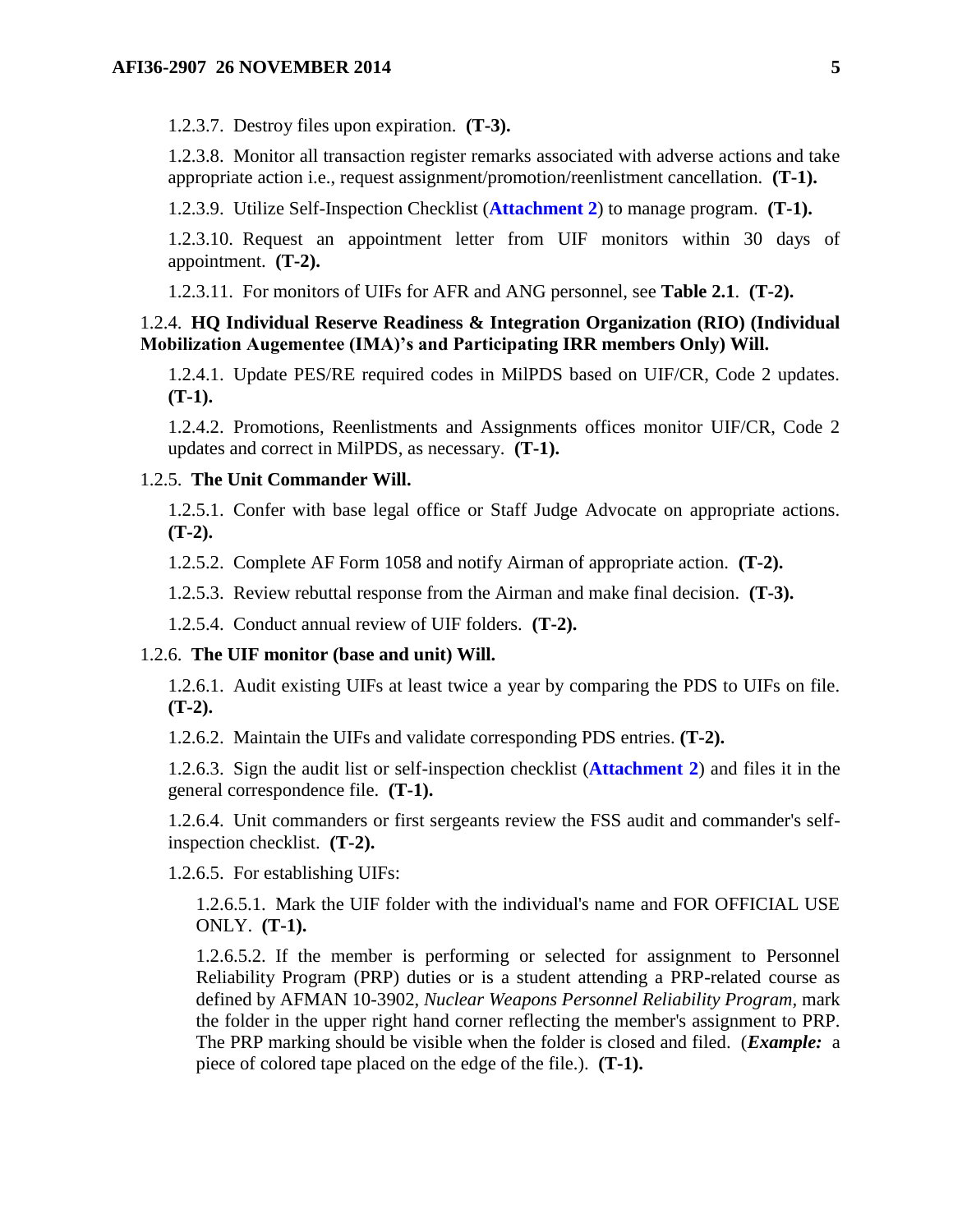1.2.6.5.3. Prepare an AF Form 1137 for each UIF summarizing the incident, the disposition date, the commander's evaluation of the incident, and what administrative action was taken. Be specific. Have the first sergeant (if enlisted), and UIF monitor sign each entry on the AF Form 1137. **(T-2).**

1.2.6.5.4. Remove the AF Form 1137 entry when a portion of the supporting documents are removed, as appropriate; the original AF Form 1137 remains in the UIF. **(T-3).**

1.2.6.5.5. Coordinate and distribute AF Form 1137 as appropriate. When distributing an Air Force Form 1137 for an IMA or Participating IRR member, forward one copy to the MAJCOM/ IMA Program Manager. For ANG members, distribution will be to the Military Personnel Management Office at the appropriate State HQ (see **[Table](#page-19-0)  [2.3](#page-19-0)**). **(T-2).**

1.2.6.5.6. Except as indicated in **paragraph [2.12](#page-15-2)**, update the Military Personnel Data System (MilPDS) in accordance with **Table [2.2](#page-6-2)**, when a commander establishes a UIF or adds/removes documents from a member's UIF. **(T-1).**

1.2.6.6. The base UIF monitor will conduct unit UIF training. **(T-2).**

1.2.6.6.1. Annually.

1.2.6.6.2. Within 60 days of notification of appointment of a new unit UIF monitor.

1.2.6.6.3. Upon request from a unit commander or when it appears training is needed.

### 1.2.7. **Airman Will.**

1.2.7.1. Have a right to consult with servicing Area Defense Counsel. **(T-3).**

1.2.7.2. Submit rebuttal documents to commander within three duty days for RegAF, Active Guard Reserve (AGR), Active Guard (Stat Tour) and Title 32 AGR members and 45 days for Traditional AFR and ANG members, if desired. **(T-3).**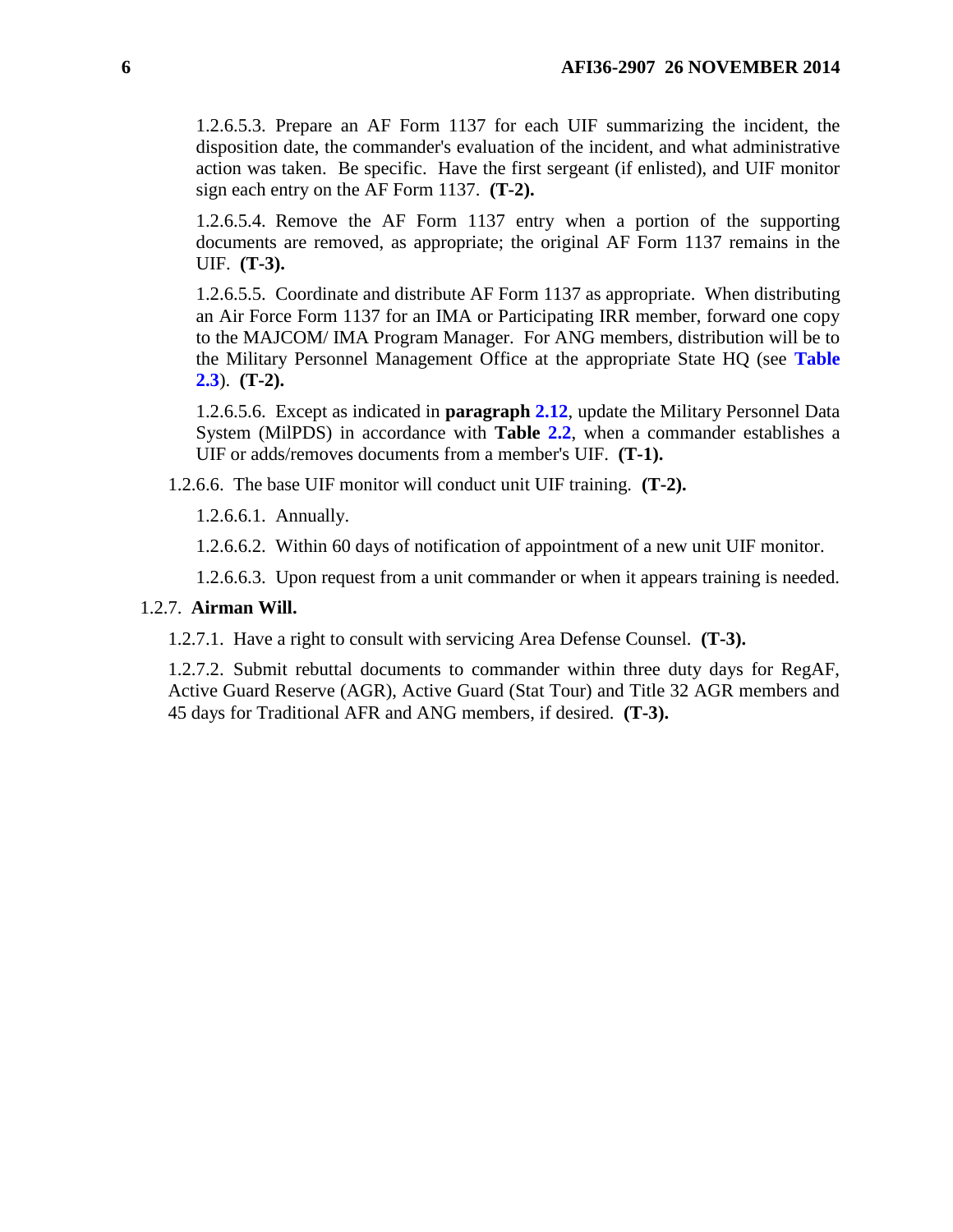#### **Chapter 2**

### **UNFAVORABLE INFORMATION FILE**

#### <span id="page-6-1"></span><span id="page-6-0"></span>**2.1. UIF authorities to establish, destroy or remove for officers.**

2.1.1. Commanders at all levels for members assigned or attached to their units. Commanders must be on G-series orders and senior to the member.

2.1.2. The commander, vice commander, staff director and directors at Major Commands(MAJCOM) or designee, Field Operating Agencies (FOA), and Direct Reporting Units (DRU).

2.1.3. Chief of staff, deputy chiefs of staff, assistant chiefs of staff, other heads of staff agencies, and directors assigned to Headquarters, United States Air Force, Air Force Reserve and Air National Guard Directors.

2.1.4. Comparable officers within the Office of the Secretary of the Air Force, Office of the

2.1.5. The Senior Air Force officer assigned to a joint command.

2.1.6. The Readiness Management Group Program Manager for Civil Air Patrol Reserve Assistance Program and the Admissions Liaison Officer Program.

2.1.7. When a commander in a joint command, assigned to a different service, imposes nonjudicial punishment on an Air Force member, the Air Force must decide whether to establish an UIF. (See AFI 51-202, *Non-judicial Punishment*).

2.1.7.1. If the senior Air Force officer or commander of the member's element is not available or is junior to the commander who imposed the punishment, the General Court-Martial Convening Authority (GCMCA) of the Air Force command decides whether to establish an UIF.

2.1.7.2. If the Air Force host command does not have a GCMCA who is senior to the commander who imposed punishment, a senior general court-martial authority of the Air Force decides.

2.1.8. Officer UIFs may be removed early if the following document(s) used to establish the UIF are removed:

2.1.8.1. Court-Martial Order. The removing authority is the wing commander (or equivalent) or convening authority, whichever is higher and the punishment must be completed prior to early removal.

2.1.8.2. Article 15. The removing authority is the wing commander (or equivalent) or imposing commander, whichever is higher, and the punishment must be completed prior to early removal.

<span id="page-6-2"></span>2.1.8.3. Letter of Reprimand (LOR), Letter of Counseling (LOC), Letter of Admonition (LOA), or Control Roster placement. The removal authority is the wing commander (or equivalent) or their designee or issuing authority, whichever is higher.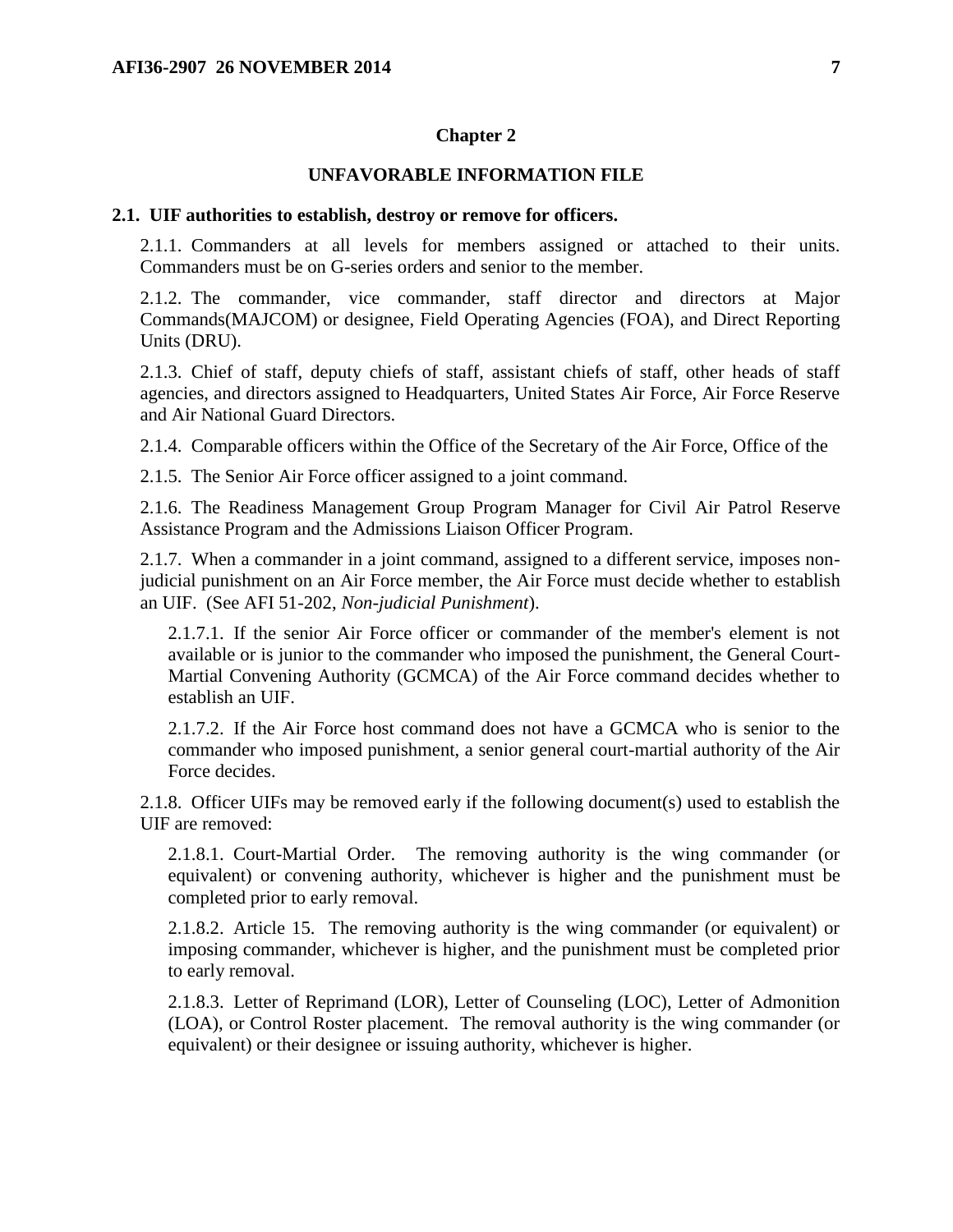## **2.2. UIF authorities to establish, destroy or remove for enlisted members.**

2.2.1. Commanders on G-series orders at all levels for members assigned or attached to their units have authority to establish, remove, or destroy UIFs on enlisted members. *Exception:* Remove court-martial documents early only upon receipt of an AF Form 1058, or memorandum, signed by the wing commander (or equivalent) or the convening authority whichever is higher.

2.2.2. The commander, vice commander, staff director and directors at MAJCOM, FOA, DRU, and The Adjutant General (TAG) at the applicable State HQ for Title 32 members.

2.2.3. Chief of Staff, deputy chiefs of staff, assistant chiefs of staff, other heads of staff agencies, and directors assigned to Headquarters, US Air Force.

2.2.4. Comparable officers within the Office of the Secretary of the Air Force, Office of the Joint Chiefs of Staff, and Office of the Secretary of Defense.

2.2.5. The Senior Air Force officer assigned to a joint command.

2.2.6. The Readiness Management Group Program Manager for Civil Air Patrol Reserve Assistance Program and the Admissions Liaison Officer Program.

2.2.7. When a commander in a joint command, assigned to a different service, imposes nonjudicial punishment on an Air Force member, the Air Force must decide whether to establish an UIF. (See AFI 51-202).

2.2.7.1. If the senior Air Force officer or commander of the member's element is not available or is junior to the commander who imposed the punishment, the GCMCA of the Air Force command decides whether to establish a UIF.

2.2.7.2. If the Air Force host command does not have a GCMCA who is senior to the commander who imposed punishment, a senior general court-martial authority of the Air Force decides.

## <span id="page-7-0"></span>**2.3. Initiating UIF actions.**

2.3.1. For officers, commanders on G-series orders refer optional documents (LOAs or LOCs) to the offending member along with an AF Form 1058 before establishing a UIF. Mandatory UIF documents (Article 15s, court-martial or civilian court convictions) are not referred via AF Form 1058. LORs are mandatory for file in an officer's UIF, and must be entered into the UIF via AF Form 1058, but the commander does not need to submit the AF Form 1058 to the officer. The officer is provided an opportunity to respond to the LOR when it is initially presented (see **[paragraph 2.3.4](#page-8-0)**)

2.3.2. For enlisted members, commanders on G-series orders refer optional documents LOAs, LOCs, or LORs to the offending member along with an AF Form 1058 before establishing an UIF. Do not use AF Form 1058 if you file an optional Article 15 in the UIF. *Note:* Mandatory UIF documents (Article 15s with punishment exceeding 1 month {31 days or more}, court-martial or civilian court convictions) are not referred via AF Form 1058.

2.3.3. For Non-extended active duty Airmen (non-EAD), Reservists and ANG Drill Status Guardsmen (DSG) members (enlisted and officer), commanders may refer documents they intend to file in the UIF to the member in person or by certified letter.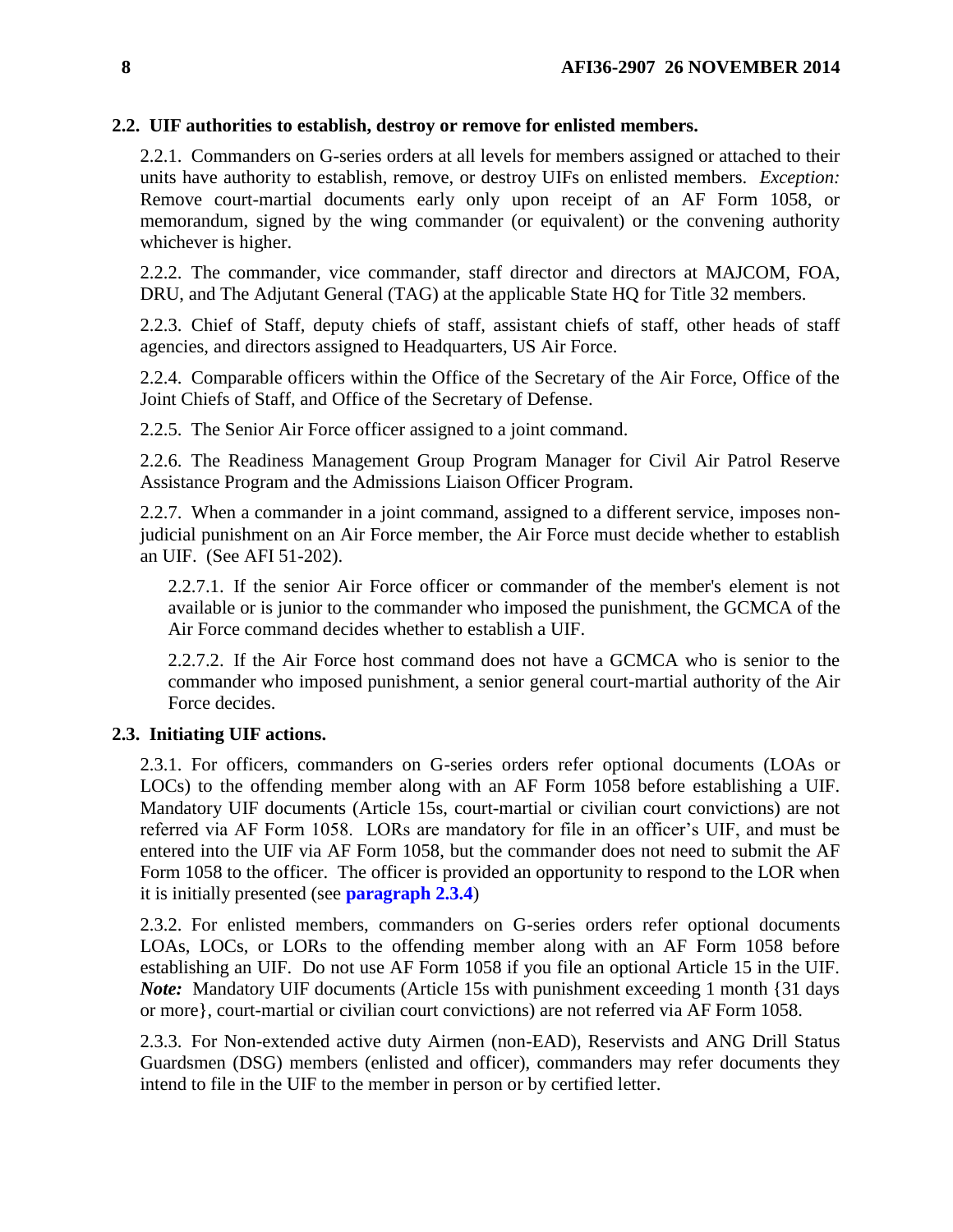<span id="page-8-0"></span>2.3.4. The RegAF and AFR individuals on Title 10 status (enlisted and officer) will be allocated 3 duty days (current date plus 3 duty days) to acknowledge the intended actions and provide pertinent information before the commander makes the final decision on placing optional documents in the UIF. For Non-EAD Reservists and ANG DSG members who depart the duty area prior to the 3 duty days allowed for acknowledging intended actions, the individual has 45 calendar days from the date of receipt of the certified letter to acknowledge the notification, intended actions, and provide pertinent information before the commander makes the final decision. In calculating the time to respond, the date of receipt is not counted, and if the individual mails their acknowledgment, the date of the postmark on the envelope will serve as the date of acknowledgment. The individual is presumed to be in receipt of official correspondence if it is delivered by certified mail to the individual's address or best available address.

2.3.4.1. File any statement or document provided by the individual in the UIF.

2.3.4.1.1. Article 15 supporting documentation such as evidence or other written materials, to include the member's response to the Article 15 action, considered as a basis for imposing punishment, vacating a suspended punishment, submitted by the offender in mitigation, extenuation, defense or an appeal is not part of the record. File these materials at the office of the servicing Staff Judge Advocate (SJA) of the commander who initiated the Article 15 as attachments to that office's copy of the action.

2.3.4.2. The commander advises the individual of their final decision. For non-EAD airmen this may be accomplished in person or by certified mail.

2.3.4.3. The commander forwards copies of adverse administrative actions, LORs, AF Form 1137s, and AF Form 1058:

2.3.4.3.1. For Regular Air Force (RegAF) duty general officers and general officer selects to the Air Force General Office Management at AF/DPG, 1040 Air Force Pentagon, Room 4D1066, Washington, DC 20330-1140 and for colonels and colonel selects to the Air Force Colonels Management at AF/DPO, 1040 Air Force Pentagon, Room 4D1065, Washington, DC 20330-1140.

2.3.4.3.2. For RegAF Chief Master Sergeants and Chief Master Sergeant selects to AF/DPE, 1040 Air Force Pentagon, Room 4D1063A, Washington, DC 20330-1140.

2.3.4.3.3. For AFR IMA colonels and colonel selects to AF/REG, 1150 Air Force Pentagon, Washington, DC 20330-1150.

2.3.4.3.4. For unit AFR colonels and colonel selects to AFRC/A1L, 155 Richard Ray Blvd, Robins AFB, GA 31098-1635.

2.3.4.3.5. For AFR AGR colonels and colonel selects to AFRC/A1A, 155 Richard Ray Blvd, Robins AFB, GA 31098-1635.

2.3.4.3.6. For AFR general officers and general officer selects to HQ USAF/REG, 1150 Air Force Pentagon, Washington, DC 20330-1150.

2.3.4.3.7. For ANG general officers and general officer selects to NGB/GOMO, 111 South George Mason Drive, Arlington, VA 22204-1373..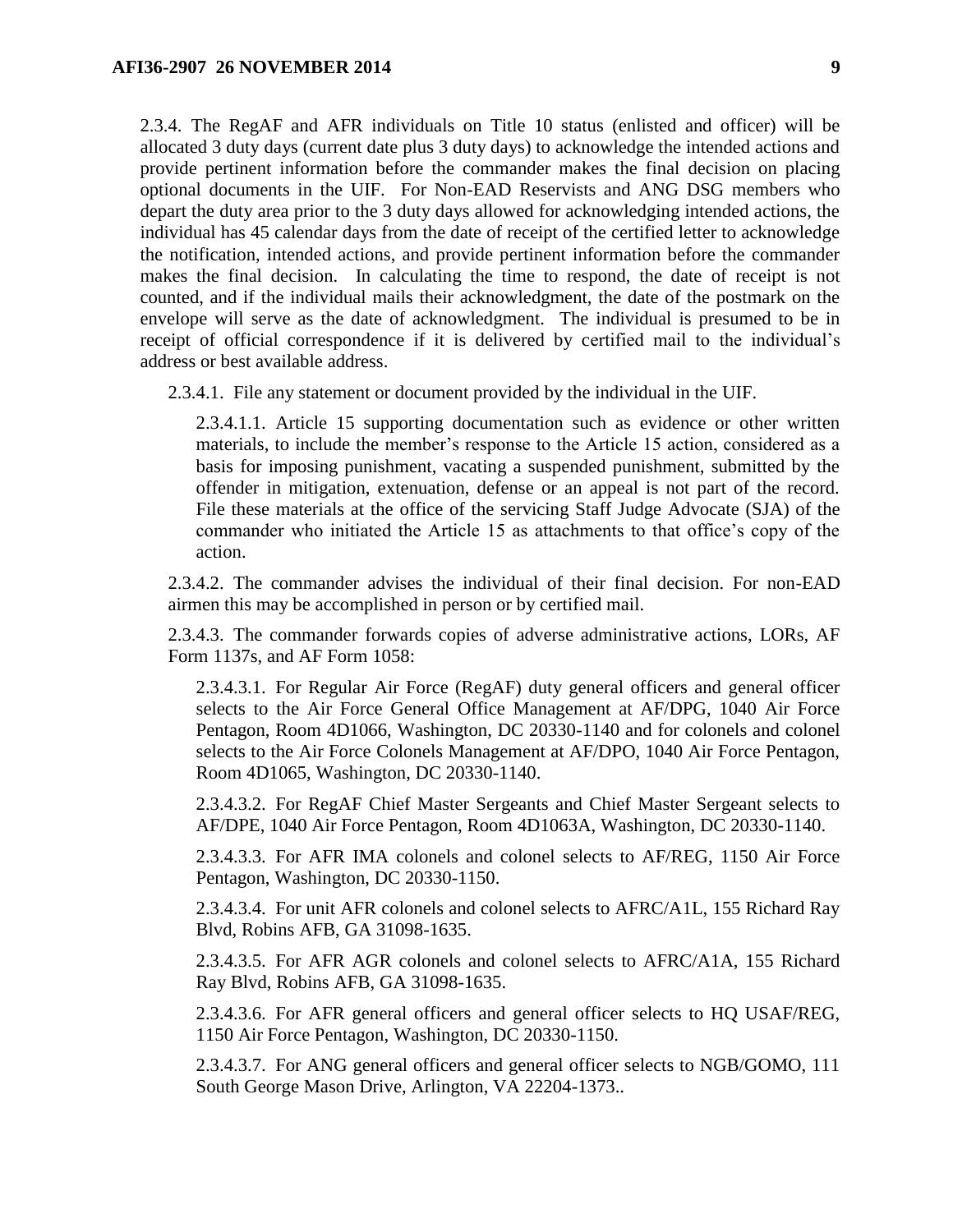2.3.4.3.8. For ANG Statutory Tour members, send to NGB/HR, 3501 Fetchet Avenue, Joint Base Andrews, MD 20762.

2.3.4.3.9. For ANG members route to the applicable Commander Support Staff (CSS) or servicing FSS.

2.3.4.4. For officers in the grade of colonel and above (RegAF, AFR, and ANG): A commander's decision to place adverse information in an UIF or the Officer Selection Record (OSR) is unrelated to the Secretary of the Air Force's decision to place this information in the Senior Officer Unfavorable Information File (SOUIF). Therefore, commanders will forward copies of all adverse information to SAF/IG, 1140 Air Force Pentagon, Washington D.C. 20330, in accordance with (IAW) AFI 90-301, *Inspector General Complaints*. The SOUIF process is described in AFI 90-301 and AFI 36-2501, *Officer Promotions and Selective Continuation*.

2.3.4.5. For officers in the grade of Lieutenant Colonel and below: send a copy of the initial and updated AF Form 1137 to the officer's servicing and gaining MAJCOM. Consult with the serving SJA to determine if the information should be forwarded to SAF/IGQ IAW AFI 90-301.

2.3.4.6. For all IMAs and PIRR members send a copy of the initial and any updated AF Form 1058s to the MAJCOM/ IMA Program Manager and RIO/DP.

2.3.4.7. For AFRs in PAS S7XXXXXX (inactive AFR status) send a copy of the initial and any updated AF Form 1058s to ARPC/DPAMR.

#### <span id="page-9-0"></span>**2.4. Establishing a UIF:**

2.4.1. The UIF monitor will receive documents from the unit commander, base SJA, social actions officer or substance abuse clinic. Some documents require mandatory establishment of an UIF while others are at the commander's discretion. Refer to **[Table 2.2](#page-16-0)** to determine whether the documents listed below are mandatory or optional for file in the UIF. If not already established, create an UIF folder and AF Form 1137.

2.4.1.1. AF Form 1058.

2.4.1.2. AF Form 3070, *Record of Nonjudicial Punishment Proceedings***.**

2.4.1.3. Court-martial order.

2.4.1.4. Serious or repeated occurrences of unlawful discrimination to include sexual harassment.

2.4.1.5. Record of a civilian conviction.

2.4.2. The commander ensures the UIF contains only substantiated unfavorable information about events that occurred. ARPC/Commander will be the establishing authority for Reservists in PAS S7XXXXXX (inactive Reserve status).

2.4.3. Commanders decide what to do with optional UIF documents. After initially deciding not to establish a UIF, commanders may elect to establish a UIF or include an earlier administrative action in a previously established UIF if the date of the action or document is within 6 months from the date of the action. This does not apply to individuals who have reenlisted since the date of the document.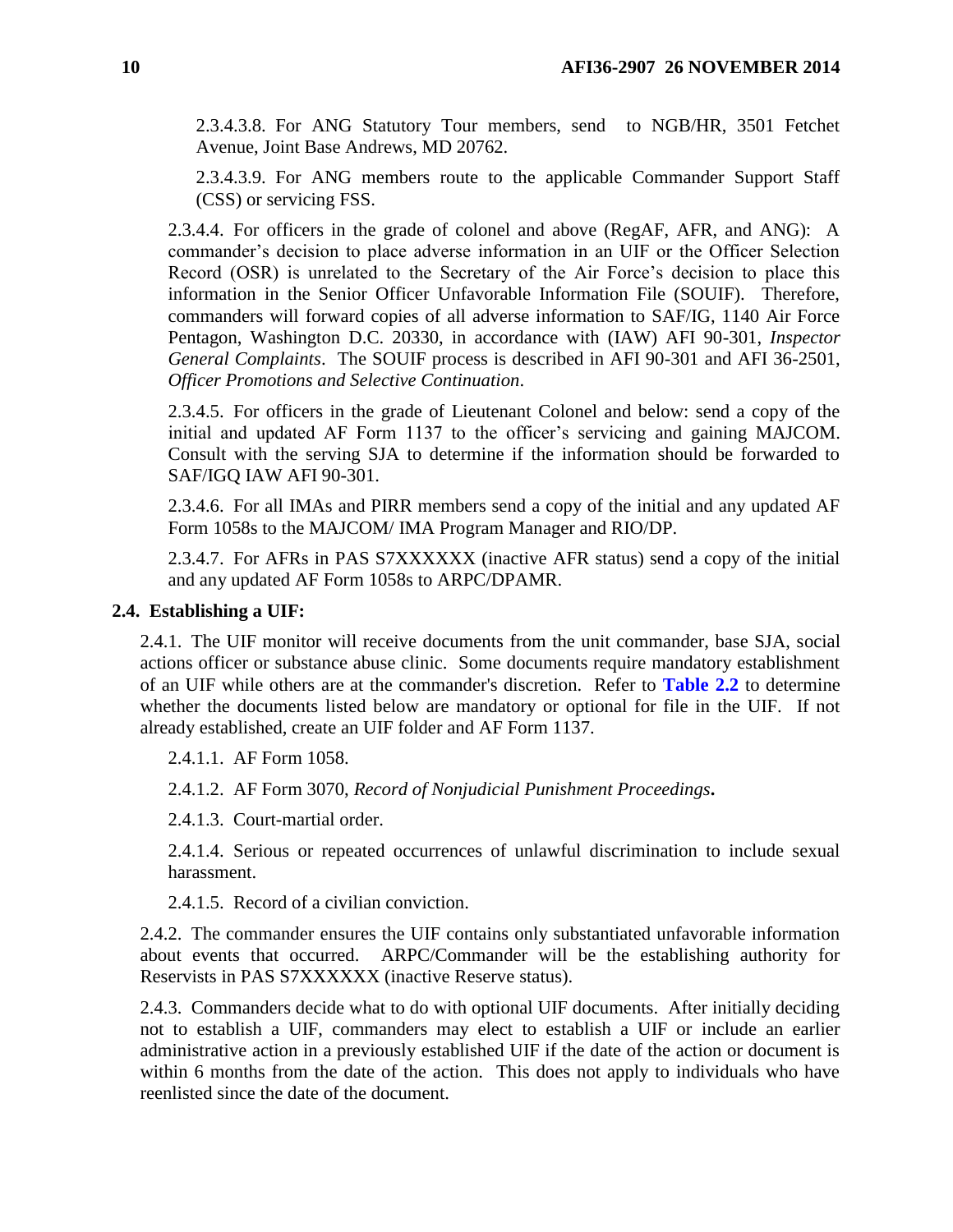2.4.4. See **[Table 2.2](#page-16-0)** for a list of documents that the UIF monitor must file.

#### <span id="page-10-0"></span>**2.5. Removal of UIFs or their Documents.**

2.5.1. Commanders maintain the UIF and all of its documents/contents until the final disposition date (**[Table 2.2\)](#page-16-0)** unless early removal of the document or UIF is clearly warranted. Commanders initiate removal action via AF Form 1058 or memorandum, and the individual should acknowledge the action. **(T-2).**

2.5.2. UIF monitors:

2.5.2.1. Remove UIFs (enlisted or officer) when you receive a record of action from the SJA showing that punishment under Article 15 was set aside or that a civilian conviction was overturned. **(T-2).**

2.5.2.2. Remove UIFs (enlisted or officer) when the commander, after consulting with the servicing SJA and reviewing the member's rebuttal, determines the member did not commit the offense listed in the LOR, LOA or LOC. **(T-2).**

2.5.2.3. Remove UIFs (officer only) upon receipt of an AF Form 1058, or memorandum signed by the officer's wing commander (or equivalent), imposing or issuing authority, whichever is higher. Courts-martial and Article 15 documents may be removed early only once the punishment is completed (see **[paragraph 2.5.5\)](#page-11-1). (T-2).**

2.5.2.4. Remove UIF court-martial documents (enlisted only) upon receipt of AF Form 1058, or memorandum signed by the wing commander (or equivalent) or the convening authority, whichever is higher. Courts-martial documents may be removed early only once the punishment is completed (see **[paragraph 2.5.5\)](#page-11-1). (T-2).**

2.5.2.5. All other UIF entries may be removed early regardless of how long the UIF was on file in the system by the wing commander (or equivalent) or issuing authority, whichever is higher for officers and by the unit commander or higher for enlisted members (See **[paragraph 2.5.5\)](#page-11-1).**

2.5.2.6. The wing commander (or equivalent), imposing or issuing authority, whichever is higher, may direct removal of derogatory data from the OSR at any time; or the officer may appeal to have the derogatory data removed after one In the Promotion Zone or Above the Promotion Zone consideration. (See AFI 36-2608, *Military Personnel Records System*). Removing an officer's UIF early does not remove the derogatory data (if filed) from the OSR. **(T-3).**

2.5.2.6.1. The MAJCOM/FOA Records Custodian removes the documents from the Officer Command Selection Record Group upon receipt of their copy of the approved early removal decision memorandum and destroys all related documents. (T-2).

2.5.3. To remove the UIF or UIF documents prior to the final disposition date:

2.5.3.1. Destroy the UIF or UIF document and update the PDS (MilPDS access is required to remove an officer's UIF from PDS).

2.5.3.2. Sanitize the AF Form 1137 by erasing/whiting out comments about the removed document.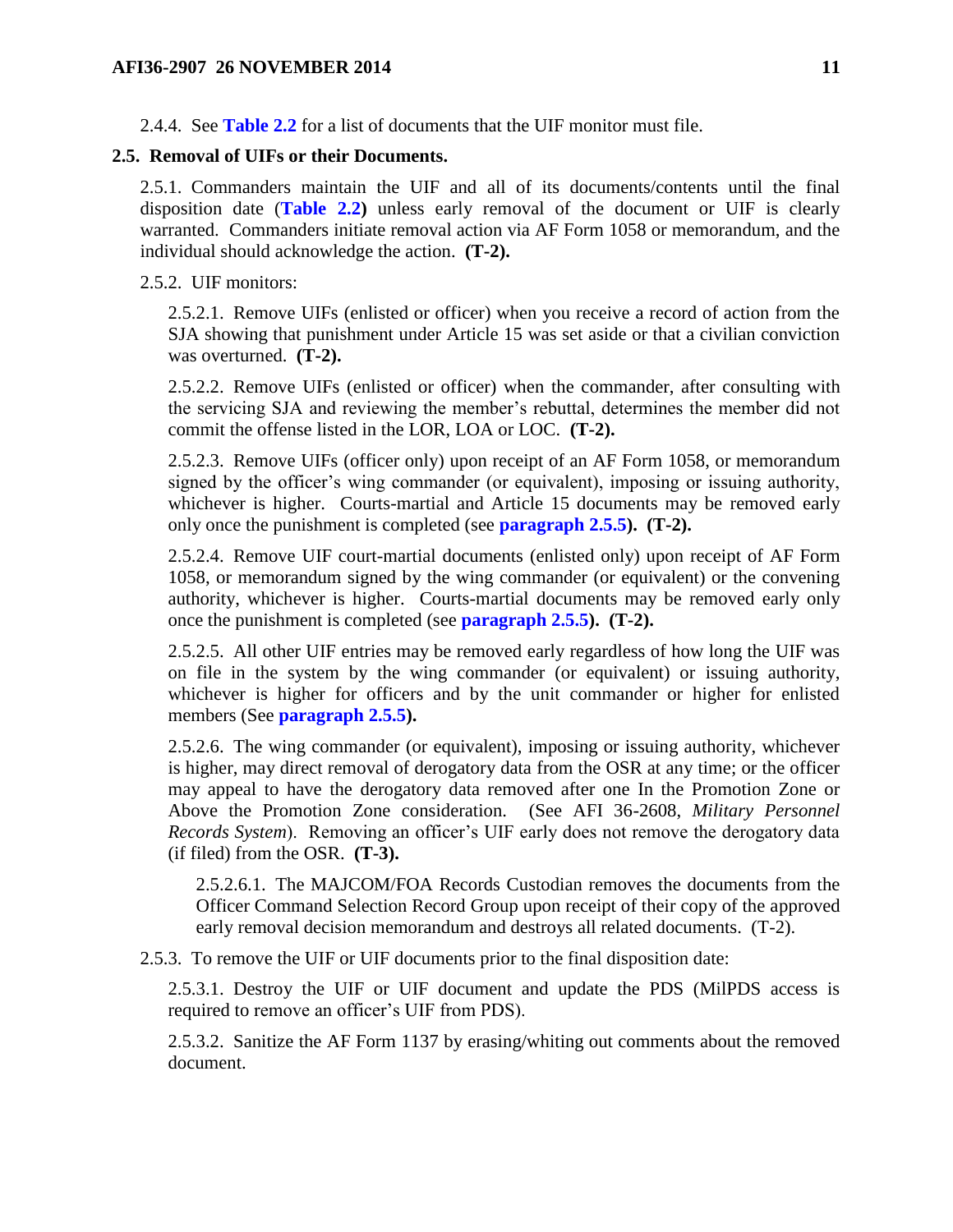2.5.3.3. Coordinate the updated AF Form 1137 IAW **[Table 2.3](#page-19-0)** when other documents remain in the UIF.

2.5.3.4. File AF Form 1058 in general correspondence file if no further documents exist in UIF.

2.5.3.5. For IMAs, forward copy of AF Form 1137 to the MAJCOM/IMA Program Manager.

<span id="page-11-2"></span>2.5.4. Send a copy of the AF Form 1058 to:

2.5.4.1. For RegAF general officers and general officer selects to the Air Force General Office Management at AF/DPG and for colonels and colonel selects to the Air Force Colonels Management at AF/DPO.

2.5.4.2. For RegAF Chief Master Sergeants and Chief Master Sergeant selects to AF/DPE.

2.5.4.3. For AFR colonels and colonel selects to AF/REG.

2.5.4.4. For ANG unit member AGRs, the servicing FSS is the POC.

2.5.4.5. For AFR general officers and colonels assigned to general officer billets to AF/REG.

2.5.4.6. For all IMAs (officer and enlisted) forward one copy of the AF Form 1058 to the MAJCOM/ IMA Program Manager and RIO/DP.

2.5.4.7. For ANG general officers and general officer selects to NGB/GOMO.

2.5.4.8. For ANG Statutory Tour colonels, colonel selects and Chief Master Sergeants and Chief Master Sergeant selects to NGB/HR.

<span id="page-11-1"></span>2.5.5. Commanders are prohibited from removing any documents or adjusting disposition dates for Article 15, or court-martial punishment, sentence, judgment, or action that is not complete. (For example: If an Article 15 punishment calls for 45 days extra duty the Article 15 cannot be removed from an individual's UIF until the 45 days extra duty is performed.)

2.5.6. For IMAs, provide a copy of an adjusted AF Form 1137 to the MAJCOM/ IMA Program Manager and RIO/DP.

2.5.7. For Reservists in PAS S7XXXXXX (inactive AFR status) send a copy of the AF Form 1058 and adjusted AF Form 1137 to ARPC/DPAMR.

2.5.8. For ANG Drill Status Guardsman (DSG) send a copy to the member's servicing FSS.

<span id="page-11-0"></span>**2.6. Transferring and Disposing of UIFs.** The UIF monitor marks the front and back of the envelope containing UIF information FOR OFFICIAL USE ONLY when releasing UIF information through the mail. Do not use Standard Forms 65B or 65C, US Government Messenger Envelopes. **(T-1).**

2.6.1. See **[Table 2.3](#page-19-0)** for when and how to dispose of UIFs. Unexpired UIFs are transferred between the RegAF, ANG, and AFR components on all personnel (officer and enlisted) separating or transferring between the RegAF, AFR or ANG member. This includes the transfer of unexpired UIFs within the AFR components for officer and enlisted members.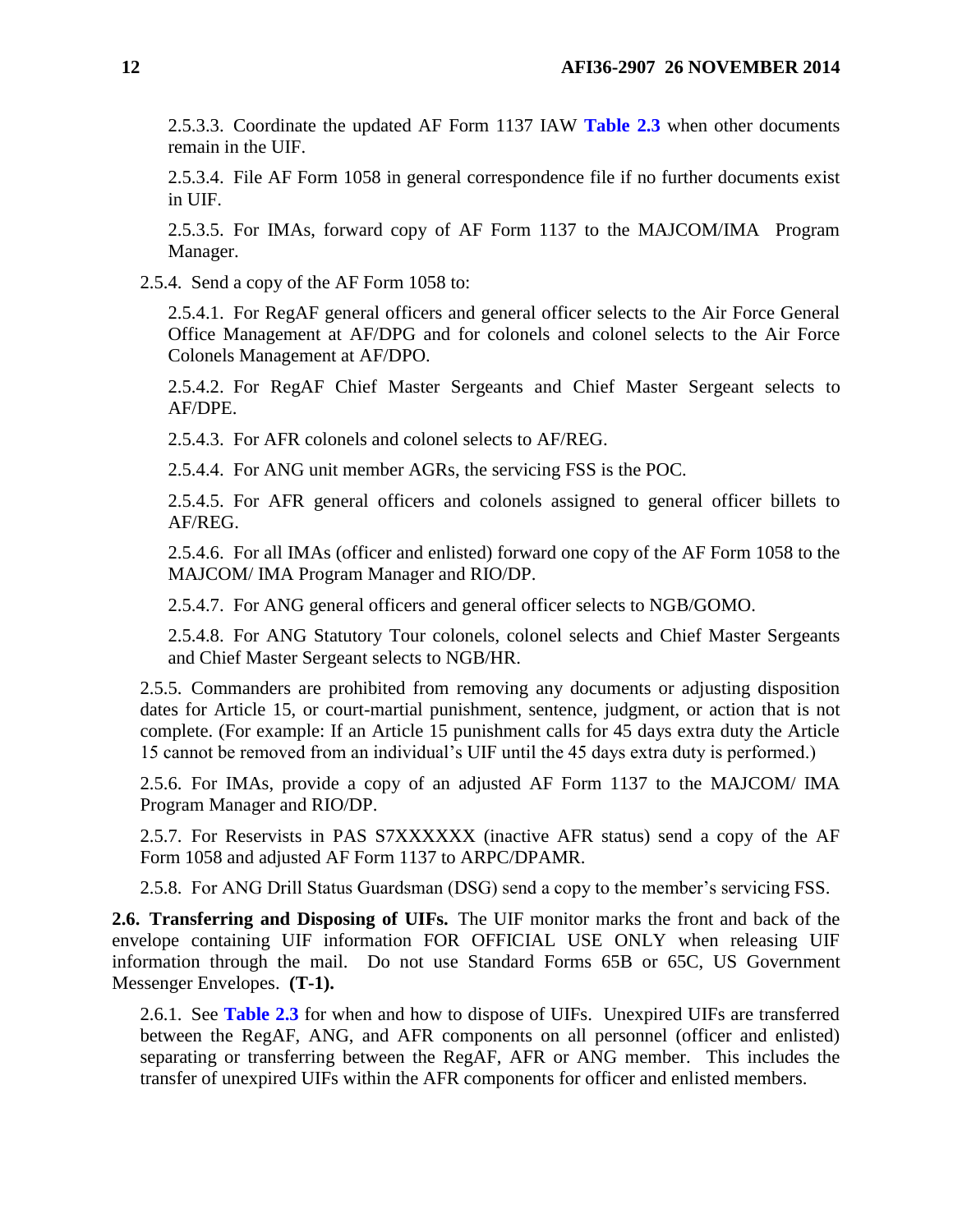2.6.2. For TDY en route PCS. The TDY commander sends a completed copy of AF Forms 1058 and 1137 and the individual's PCS special orders to the gaining MPS after each UIF entry. If the individual's eligibility or suitability for the pending assignment is in doubt, the gaining commander contacts the MPS for guidance. **(T-2).** If the individual is TDY and will return to their permanent unit, the TDY commander sends the completed package to the individual's unit commander. **(T-2).**

2.6.3. If the individual is absent without leave (AWOL) or in deserter status before or on the UIF expiration date, the unit commander notifies the UIF monitor in writing of the individual's status. The notification letter serves as a source document for the PDS update. The UIF monitor retains the UIF and updates the UIF disposition date to "8 Aug 3888" (indefinite). Do not annotate the AF Form 1137 (see **[Table 2.3](#page-19-0)**). **(T-1).** If the individual returns from AWOL or deserter status, the unit commander advises the UIF monitor to destroy the UIF or establishes a new UIF disposition date. This date is no more than 3 months from the date the commander signs the UIF notice advising the UIF monitor of the member's change in status. If a document is added to the UIF before the end of the 3 months, the UIF disposition date is extended. If a document is not added, the UIF is destroyed at the end of the 3 months (see **[Table 2.3](#page-19-0)**). **(T-1).**

2.6.4. The UIF monitor maintains the UIF for members in dropped-from-rolls status. When the UIF expires, the monitor annotates the AF Form 1137 to show the date the member entered dropped-from-rolls status, has it signed by the commander, and forwards it to the MPS, Personnel Employment Element. If returned to duty at a later date the unit commander advises the UIF monitor to destroy the UIF or establishes a new UIF disposition date. This date is no more than 3 months from the date the commander signs the UIF notice advising the UIF monitor of the member's change in status. If a document is added to the UIF before the end of the 3 months, the UIF disposition date is extended. If a document is not added, the UIF is destroyed at the end of the 3 months (see **[Table 2.3](#page-19-0)**). **(T-1).**

### <span id="page-12-0"></span>**2.7. Updating UIF Documents (see Adverse Actions PDS Guide).**

2.7.1. The UIF Monitor. Once documents are received from the commander or appropriate staff agencies, the UIF monitor updates UIF actions in PDS in a timely manner.

2.7.2. The Military Personnel Section:

2.7.2.1. Forwards executed grade reductions (demotion order or AF Form 3070) to the Customer Support Element.

2.7.2.2. Monitors UIF actions for possible adjustment to an enlisted member's promotion and reenlistment eligibility.

2.7.2.3. Monitors UIF actions for officers who are eligible or selected for promotion.

2.7.2.4. Ensures the decision letter to file or not to file the Article 15 in the Noncommissioned Officer Selection Record or OSR is properly made (see AFI 36-2608). Not applicable to ANG.

2.7.2.5. Projects and suspenses commander-directed OPR or EPR resulting from control roster action.

2.7.2.6. Ensures PDS database integrity.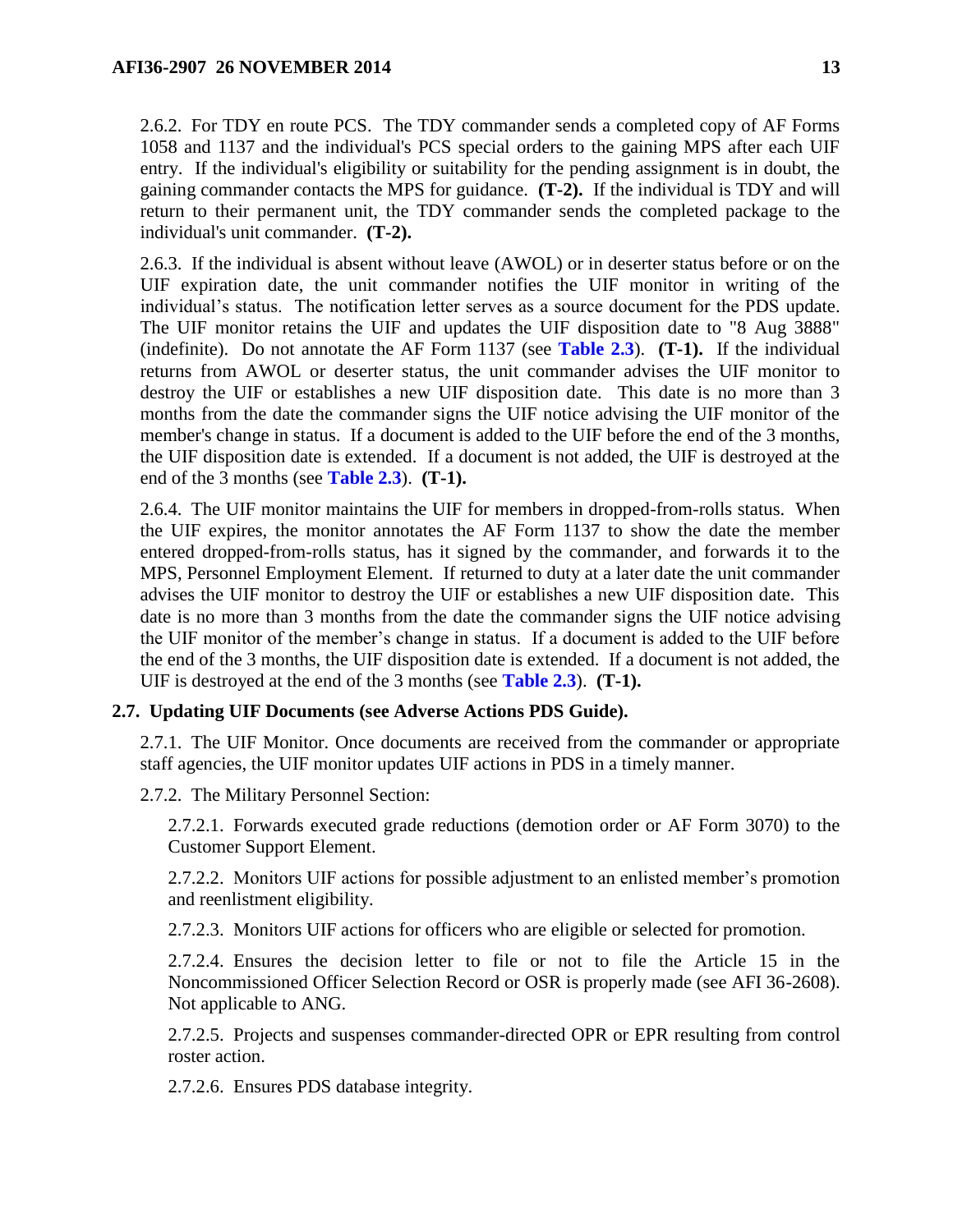2.7.3. The Customer Support Element or Commander's Support Staff (CSS) (for ANG) files a copy of all executed grade reductions (demotion order) received from the Career Development Element as the source document of the new grade and date of rank.

2.7.3.1. Updates and maintains assignment availability codes.

2.7.3.2. Ensure members remain qualified to possess the current Air Force Specialty Code (AFSC).

2.7.3.3. Ensures members pending or with approved formal training, retraining, or reclassification, remain qualified.

2.7.3.4. When the commander initiates or updates a UIF on an IMA or Participating IRR member, the UIF monitor will forward on copy of all of the information to the MAJCOM/ IMA Program Manager.

## <span id="page-13-0"></span>**2.8. Accessing UIFs:**

2.8.1. The UIF monitor ensures the only personnel with access to UIFs are:

2.8.1.1. The member who has the UIF.

2.8.1.2. Individuals listed in **paragraphs [2.1](#page-6-1) and [2.2](#page-6-2)** reviewing UIFs on personnel assigned or attached to their command.

2.8.1.3. First Sergeants reviewing UIFs on enlisted members assigned or attached to their units.

2.8.1.4. OPR and EPR rating officials, when preparing to write or endorse an OPR, EPR, Promotion Recommendation Form (PRF) or recommending an enlisted member for reenlistment**.**

2.8.1.5. The senior Air Force officer or commander of an Air Force element in a joint command reviewing UIFs on individuals in the element.

2.8.1.6. The Air Force element section commander in a joint command reviewing UIFs on enlisted personnel. The section commander must have written approval from the senior Air Force officer or commander of the element to review UIFs on the element's officers.

2.8.1.7. MPS personnel, inspector general, inspection team members, judge advocates, paralegals, Office of Special Investigations personnel, security forces, other investigators, military equal opportunity personnel, and substance abuse counselors authorized by the commander of the member with the UIF, reviewing UIFs in the course of their official Air Force duties.

2.8.1.8. Program managers for AFR IMAs, the IMA Program Manager or Base Individual Mobilization Augmentee Administration. For ANG Statutory Tour: NGB/HR and the appropriate servicing FSS for ANG Field members.

2.8.2. **(REGAF only)** AF/DPG will resolve questions regarding access to UIFs on general officers and general officer selects.

2.8.3. NGB/GOMO will resolve questions regarding access to UIFs on ANG general officers and general officer selects.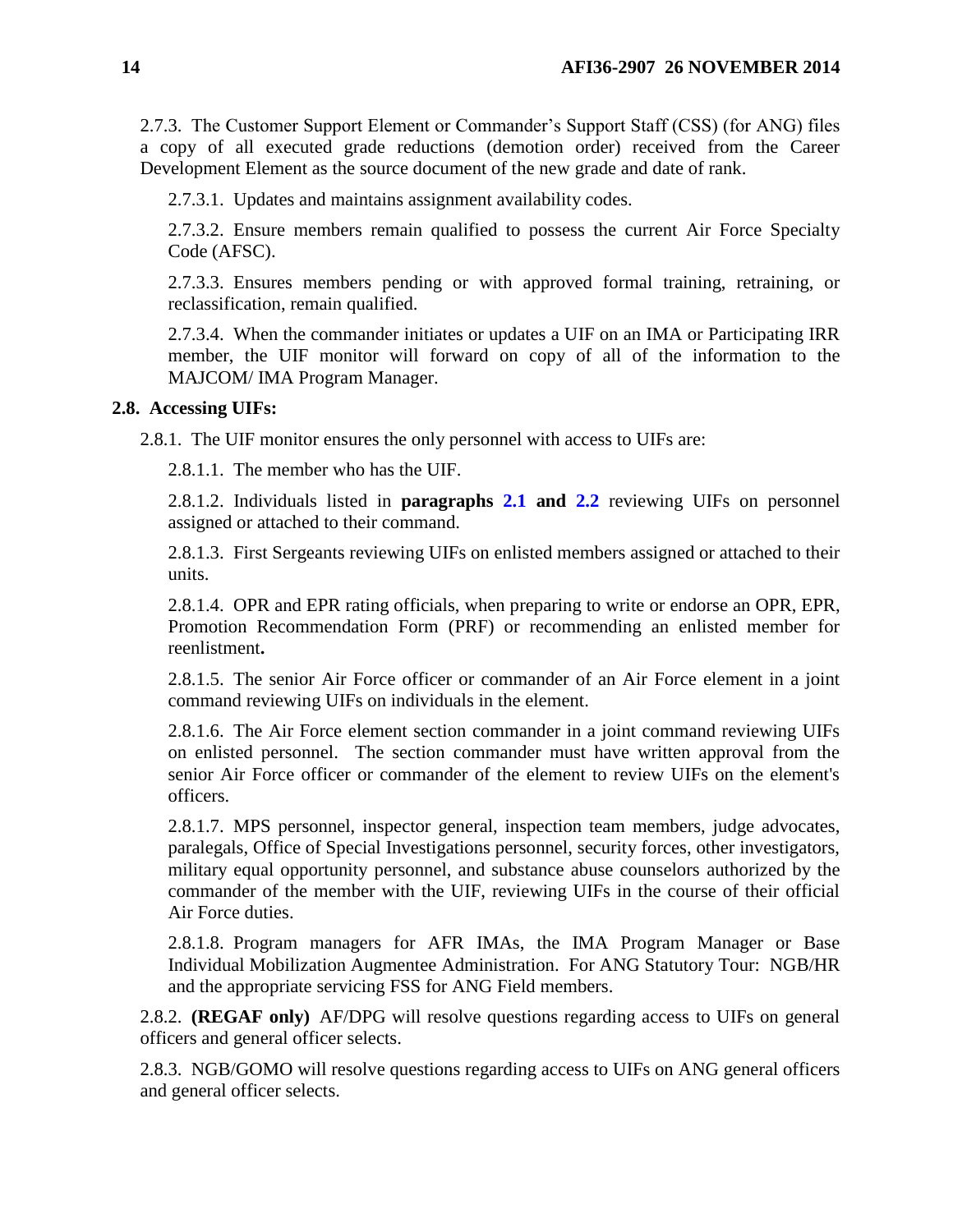2.8.4. AF/REG will resolve questions regarding access to UIFs on AFR general officers, colonels in general officer billets and colonels.

#### <span id="page-14-0"></span>**2.9. Reviewing and Inspecting UIFs:**

2.9.1. Unit commanders, senior Air Force officers or commanders of an Air Force element in a joint command:

2.9.1.1. As a minimum, review all unit UIFs within 90 days of their permanent assumption or appointment to command. Unit commanders and SJA must review UIFs annually. UIF monitors provide the commander and SJA an automated listing of all UIFs. The commanders will compare the listing to the actual documents in the UIF folder to ensure database integrity. Document the review via a memorandum signed by the unit commander and SJA. Geographically Separated Unit (GSU) commanders use a computer listing of UIFs to acknowledge existence of UIFs. After the review is complete, the GSU commander signs the list and files it in the general correspondence file. **(T-3).**

2.9.1.2. Review UIFs when individuals are considered for:

2.9.1.2.1. Promotion. **(T-3).**

2.9.1.2.2. Selective continuation. **(T-3).**

2.9.1.2.3. RegAF. **(T-3).**

2.9.1.2.4. A specified period of time contract. **(T-3).**

2.9.1.2.5. Reenlistment or selective reenlistment consideration. **(T-3).**

2.9.1.2.6. Permanent Change of Station (PCS) or Permanent Change of Assignment (PCA). **(T-3).**

2.9.1.2.7. PRP duties. **(T-1).**

2.9.1.2.8. Voluntary or mandatory reclassification or retraining. **(T-3).**

2.9.1.2.9. Evaluations (review prior to completion of performance reports). *Note:* When an officer is convicted by a court-martial, comments are mandatory on the next OPR (the OPR must be referred) and the next PRF for below and in-the-promotionzone consideration. Comments on OPRs and EPRs relating to Article 15 punishment and control roster actions are strongly recommended for officers and senior NCOs, and must be considered in all cases in accordance with AFI 36-2406*, Officer and Enlisted Evaluation Systems*, for additional guidance. **(T-3).**

2.9.1.2.10. AFR or ANG: Applications for in-residence developmental education or short courses. All AFR assignment applications. **(T-3).**

2.9.1.2.11. AFR or ANG: A statutory tour or AGR assignment or when a reservist/guardsman is considered for an active duty tour over 30 days. **(T-3).**

2.9.1.2.12. Appointment or enlistment in the Air Force, whether on active duty or in the AFR or ANG. (T-3).

2.9.1.2.13. For ANG members in Title 32 status assignments, individuals remain eligible for PCS while on the control roster. The losing commander advises the MPS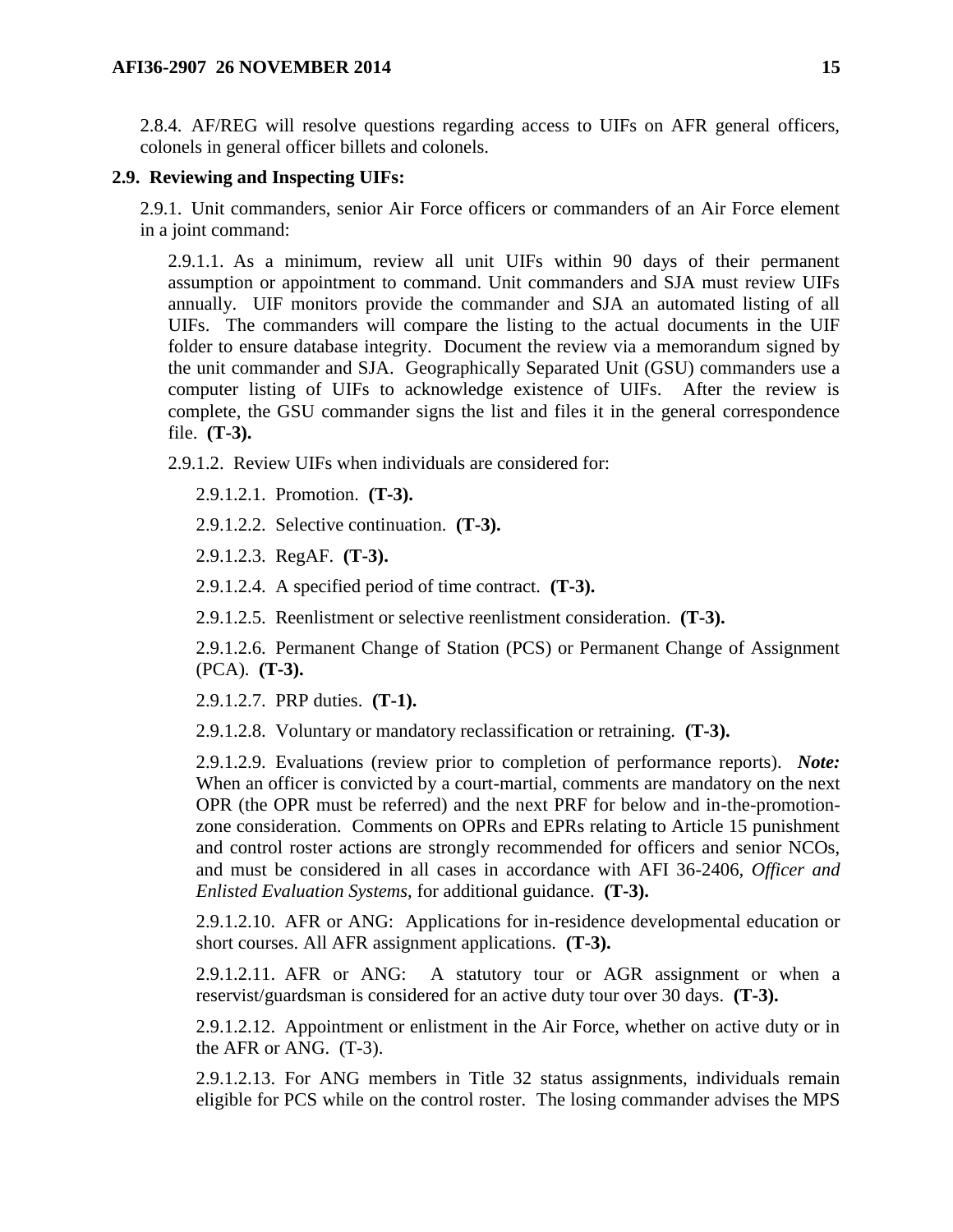Relocation Section (for unit program) or the gaining unit by indicating on the AF Form 1288, *Application for Ready Reserve Assignment***,** that the member is on the control roster and annotating the UIF disposition date in the remarks section. After reviewing the AF Form 1288, the gaining commander will decide if the assignment is appropriate and will approve or disapprove the assignment. **(T-3).**

<span id="page-15-0"></span>**2.10. Commander's Enlisted Management Roster (CEMR) and Commander's Officer Management Roster (COMR).** The CEMR and the COMR are monthly listings of personnel assigned within the unit possessing a quality indicator (UIF, control roster, Article 15, etc.). The CEMR also lists personnel possessing EPR ratings which might indicate close observation of their performance is appropriate. No certification or suspense of either roster is required. They are simply management tools designed to give commanders an "at a glance" look at personnel in their organization with quality indicators. All entries should be reviewed by the commander and FSS staff to ensure appropriate action was taken. This includes determining the appropriateness of an upcoming promotion, qualification for PRP duties, assignment, reenlistment, etc., some of which are identified under the "projected for" area. The rosters are retrieved from the unit and provided to the commander for review. **(T-1).**

<span id="page-15-1"></span>**2.11. Making Recommendations to the Commander.** The SJA or MPS Chief may recommend action to the commander. Use the AF Form 1058 or memorandum and file it in the individual's UIF along with the commander's reply. AF From 1137 is not required to be annotated.

<span id="page-15-3"></span><span id="page-15-2"></span>**2.12. UIFs on General Officers and General Officer Selects.** AF/DPG, NGB/GOMO and AF/REG function as the sole UIF monitor and repository and maintain the original UIF for the commander. Copies of general officer and general officer select UIFs will not be maintained at or by any organization other than AF/DPG or AF/REG for AFR and ANG members (see **paragraph 2.1.4.3** or [2.5.4](#page-11-2) for mailing addresses). UIF information will not be updated in PDS for general officer or general officer selects.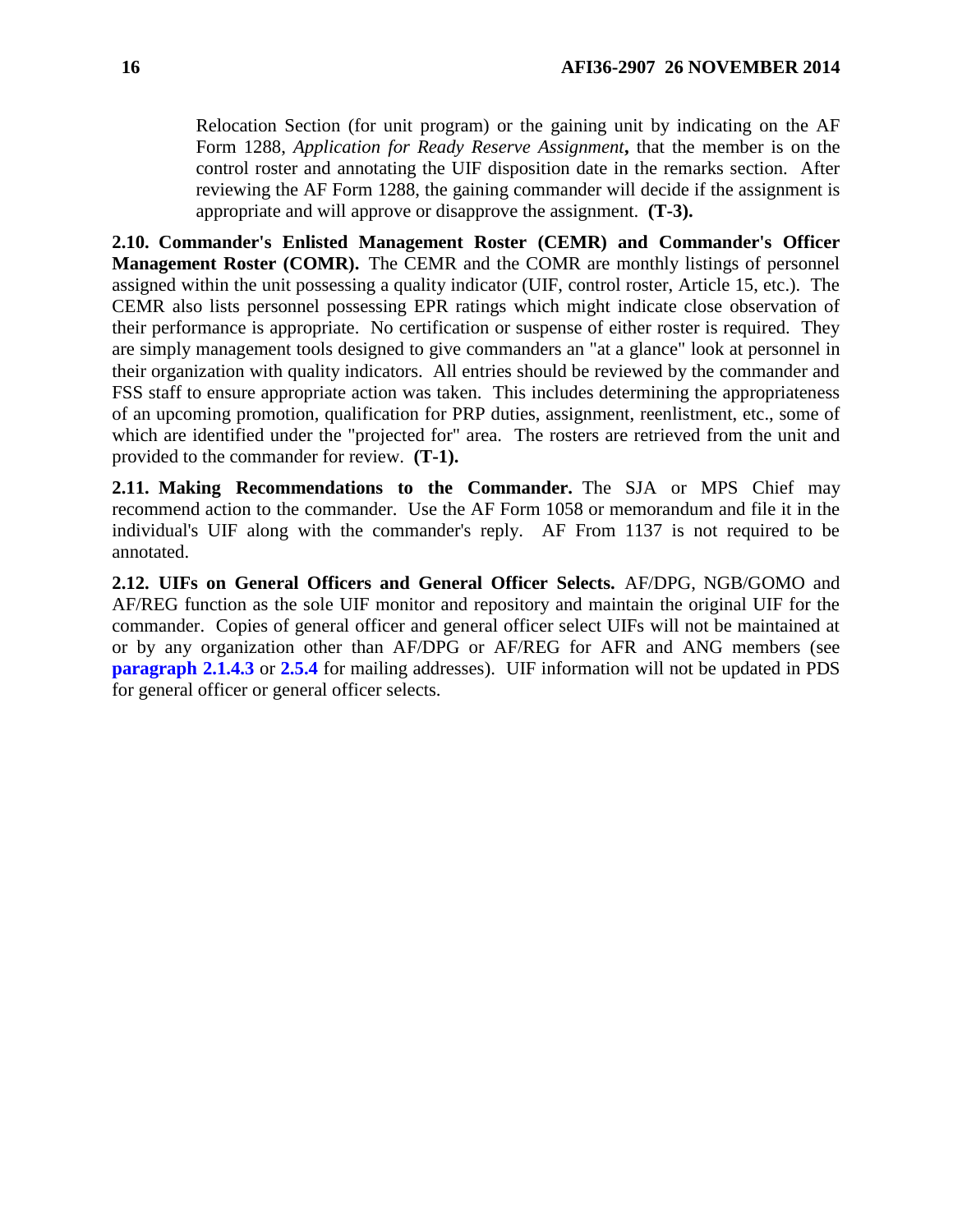<span id="page-16-0"></span>

| $\mathbf R$ | A                                                                   | B                          |
|-------------|---------------------------------------------------------------------|----------------------------|
| U           |                                                                     |                            |
| L<br>E      | <b>Reservist or Guardsman assigned to:</b>                          | <b>UIF Monitor will be</b> |
| 1           | PAS S7XXXXXX                                                        | <b>HQ ARPC/DPAMR</b>       |
| 2           | IMA, Selective Service, RRPS, and PIRR                              | <b>RIO/DP</b>              |
| 3           | NARS-ND/NC                                                          | <b>HQ ARPC/DPAMR</b>       |
| 4           | Central Managers (HC/JA/SG)                                         | Unit of Attachment         |
| 5           | AGR                                                                 | Unit of Assignment         |
| 6           | <b>AFR and ANG Unit</b>                                             | Unit of Assignment         |
| 7           | <b>MAJCOMS</b>                                                      | Unit of Assignment         |
| 8           | <b>AF</b> Elements                                                  | Unit of Assignment         |
| 9           | Health Professionals Scholarship Program<br>and Chaplain Candidates | <b>HQ ARPC/DPAMR</b>       |
| 10          | <b>ANG Statutory Tour Program</b>                                   | NGB/HR                     |
| 11          | <b>ANG General Officers</b>                                         | NGB/GOMO                   |

**Table 2.1. UIF Monitor for Air Force Reserve and Air National Guard.**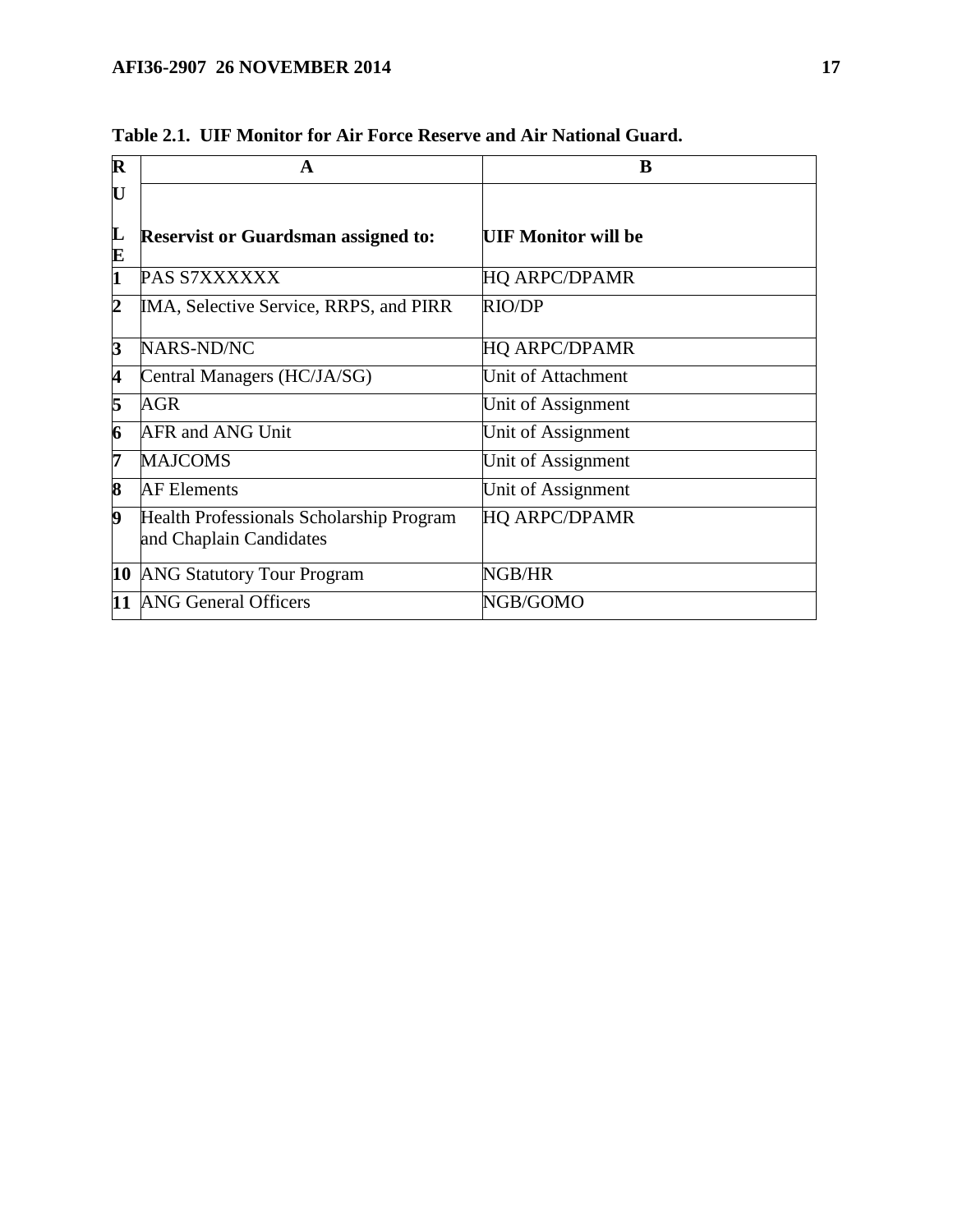| Rule                                  | <b>Document</b>                                                                                                                                                                                                                                    | <b>Update</b><br>Code | <b>Disposition</b><br><b>Date</b>                                                                                                                                                                                                                                                            | <b>Mandatory</b><br>Filing? | <b>Received</b><br><b>Documents</b> |
|---------------------------------------|----------------------------------------------------------------------------------------------------------------------------------------------------------------------------------------------------------------------------------------------------|-----------------------|----------------------------------------------------------------------------------------------------------------------------------------------------------------------------------------------------------------------------------------------------------------------------------------------|-----------------------------|-------------------------------------|
|                                       |                                                                                                                                                                                                                                                    |                       |                                                                                                                                                                                                                                                                                              |                             | From:                               |
| <b>Rule 1</b><br><b>Establishment</b> | A record of suspended<br>punishment under Article<br>15, or unsuspended<br>Article 15 punishment<br>which is longer than 1<br>month (31 days or more)<br>(see note $1$ )                                                                           | 3                     | The date<br>punishment or<br>suspension is due<br>to be completed<br>(interim)                                                                                                                                                                                                               | Yes                         | <b>SJA</b>                          |
| Rule 1<br><b>Completion</b>           | Upon completion of<br>punishment or suspension<br>or vacated judgment<br>(expiration of code 3)                                                                                                                                                    | $\mathbf{1}$          | 2 years from the<br>date the<br>commander signs<br>item 4 of AF 3070<br>(final)                                                                                                                                                                                                              | Yes                         | <b>SJA</b>                          |
| <b>Rule 2</b><br><b>Establishment</b> | A record of conviction<br>adjudged by court martial<br>or any amended records                                                                                                                                                                      | 3                     | The date the<br>punishment is due<br>to be completed<br>(Enlisted not to<br>exceed 2 years and<br>Officers not to<br>exceed 4 years<br>from date sentence<br>was adjudged<br>(interim)                                                                                                       | Yes                         | <b>SJA</b>                          |
| <b>Rule 2</b><br><b>Completion</b>    | Upon completion of<br>punishment (expiration of<br>code 3)                                                                                                                                                                                         | $\mathbf{1}$          | Enlisted: 2 years<br>from date the<br>sentence was<br>adjudged.<br>Officer: 4 years<br>from the date the<br>commander signs<br>the item 4 of<br>AF3070 (Final) or<br>PCS, transfer to<br>another<br>component, or<br>separation plus 1<br>year whichever is<br>later (final) (see<br>note 3) | Yes                         | <b>SJA</b>                          |
| <b>Rule 3</b>                         | A record of conviction by<br>a civilian court (foreign<br>or domestic) or an action<br>tantamount to a finding<br>of guilty for an offense<br>that carries a possible<br>sentence of confinement<br>for more than 1 year, or<br>death (see note 2) | $\mathbf{1}$          | 2 years from the<br>date the sentence<br>was final                                                                                                                                                                                                                                           | Yes                         | <b>SJA</b>                          |
| <b>Rule 4</b>                         | A control roster action                                                                                                                                                                                                                            | $\overline{2}$        | 6 months minus<br>one day from the                                                                                                                                                                                                                                                           | Yes                         | The<br>Commander                    |

**Table 2.2. UIF Establishment and PDS Update Procedures (Officer and Enlisted).**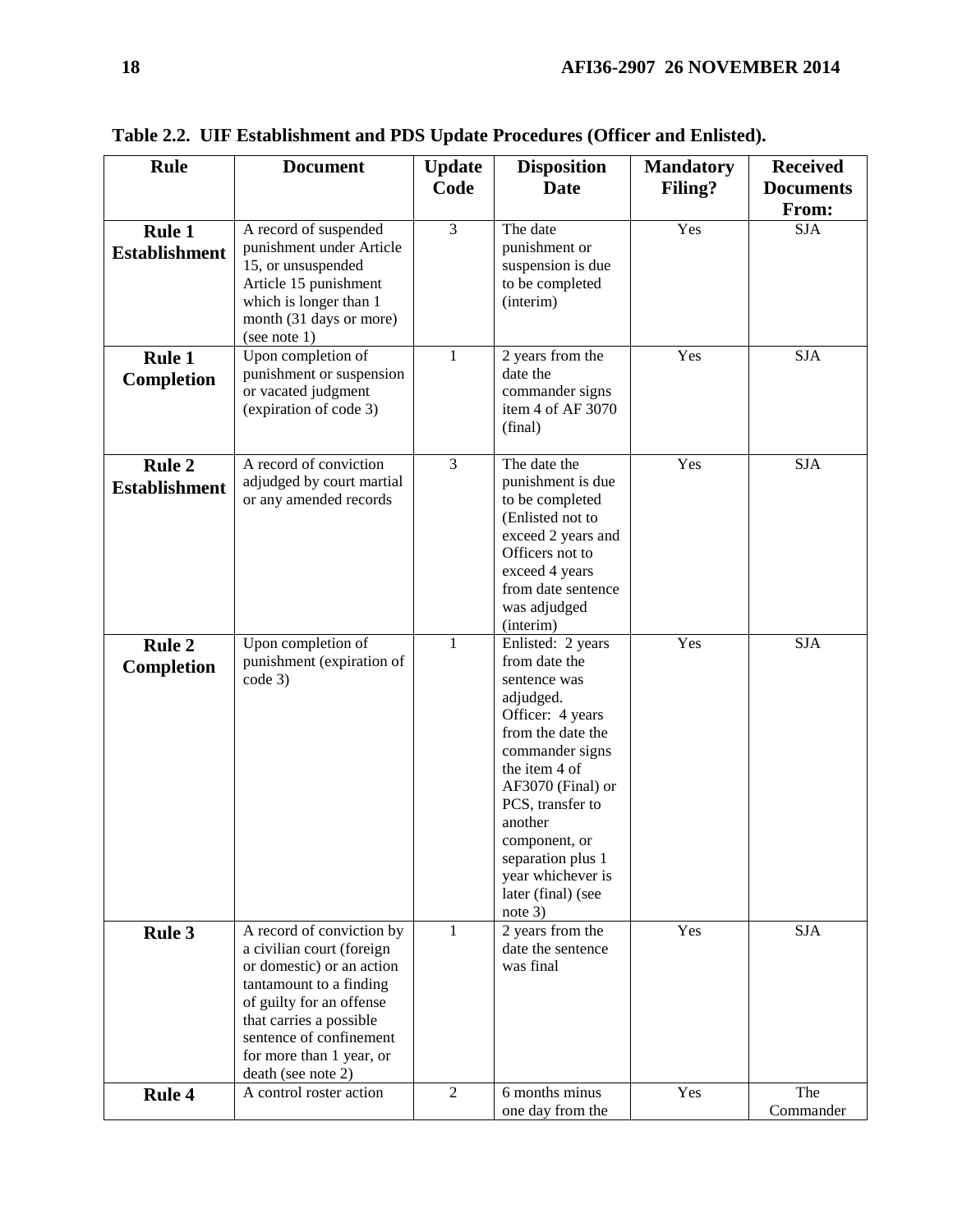| <b>Establishment</b> |                           |              | date the<br>commander signs |     |           |
|----------------------|---------------------------|--------------|-----------------------------|-----|-----------|
|                      |                           |              | section V of AF             |     |           |
|                      |                           |              | 1058 (interim) (see         |     |           |
|                      |                           |              | note $4$ )                  |     |           |
| <b>Rule 4</b>        | Upon completion of        | $\mathbf{1}$ | 1 year from the             | Yes | The       |
| Completion           | control roster            |              | date the                    |     | Commander |
|                      | action(expiration of code |              | commander signs             |     |           |
|                      | 2)                        |              | section V of AF             |     |           |
|                      |                           |              | 1058 (final)                |     |           |
| Rule 5               | LOR                       | $\mathbf{1}$ | Enlisted: is 1 year         | Yes | The       |
|                      |                           |              | from the date the           |     | Commander |
|                      |                           |              | commander signs             |     |           |
|                      |                           |              | section V of AF             |     |           |
|                      |                           |              | 1058 (final) (see           |     |           |
|                      |                           |              | note $6$ ).                 |     |           |
|                      |                           |              | Officer: is 2 years         |     |           |
|                      |                           |              | from the date the           |     |           |
|                      |                           |              | commander signs             |     |           |
|                      |                           |              | section V of AF             |     |           |
|                      |                           |              | 1058 (final)                |     |           |
|                      |                           |              | (see note 6)                |     |           |
| Rule 6               | Anything the              | $\mathbf{1}$ | See note 6.                 | Yes | The       |
|                      | commanders refers for     |              |                             |     | Commander |
|                      | filing such as LOCs,      |              |                             |     |           |
|                      | LOAs, confirmed           |              |                             |     |           |
|                      | evidence of unlawful      |              |                             |     |           |
|                      | discrimination or sexual  |              |                             |     |           |
|                      | harassment or civilian    |              |                             |     |           |
|                      | convictions for an        |              |                             |     |           |
|                      | offense that carries a    |              |                             |     |           |
|                      | possible sentence of      |              |                             |     |           |
|                      | confinement for 1 year    |              |                             |     |           |
|                      | or less                   |              |                             |     |           |

*Notes:*

1. Also applies to Article 15 punishment imposed on an Air Force member of a joint command by a commander of a different service when processed in accordance with AFI 51-202. Includes any suspended punishment longer than a month (31 days or more). Less than a month equals 30 days or less. AFRC, ARPC or TAG may establish longer observation periods, not to exceed 12 months for AFR or ANG personnel, if deemed appropriate.

2. The servicing SJA specifies in writing whether the action is mandatory or optional for file in the UIF. The determination accompanies the record of court action (conviction or judgment) or is written and signed on the record itself. If mandatory for file, the SJA sends the record and determination directly to the UIF monitor with a copy to the member's commander for action.

3. PCS plus 1 year is determined by adding 1 year to the individual's Date Arrive Station. If individual's UIF is due to expire prior to the individual departing PCS, extend the UIF (do not let it expire) for 1 year from Report Not Later Than Date (RNLTD). The gaining UIF monitor makes appropriate PDS adjustments when the individual's record is gained to file. For Reservist, extend the UIF (do not let it expire) for 1 year from the effective date change strength accountability, the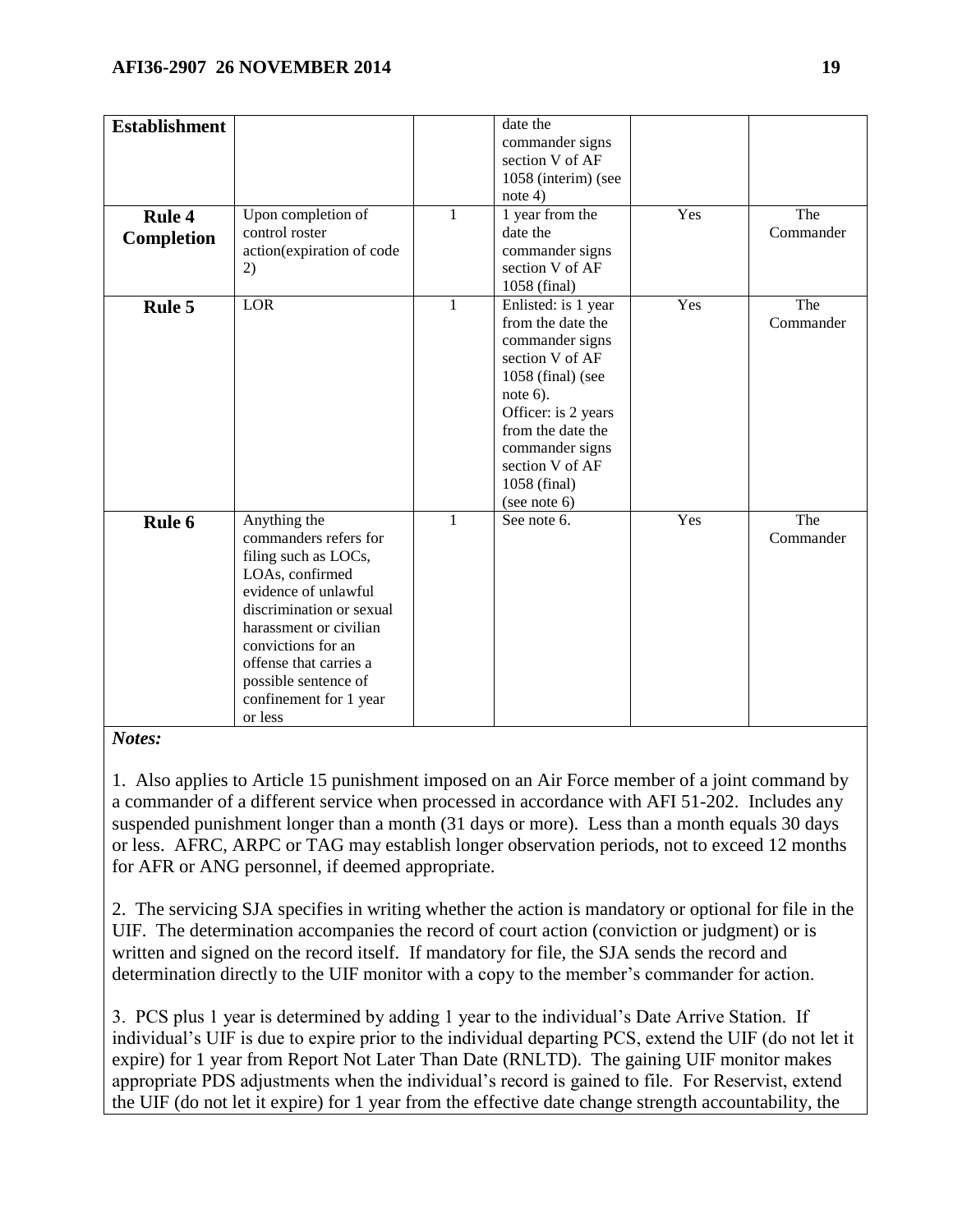date the Reservist changes assignment. For RegAF officers that will separate or transfer to the AFRC, do not let the UIF expire. Extend the disposition date to reflect 2 yrs or separation or transfer date plus one year, whichever is later.

4. AFRC, ARPC or TAG may establish longer observation periods, not to exceed 12 months for AFR or ANG personnel, if deemed appropriate.

5. If the Article 15 punishment is a Letter of Reprimand only, then the update of UIF code 1 with a 2 year disposition date is appropriate.

<span id="page-19-0"></span>6. If there is more than 14 days between the date the commander signed the AF Form 1058 and the date of the LOR, annotate the discrepancy in a Memorandum for Record (MFR) and use the date of the LOR/LOA/LOC when determining the disposition date. File the MFR in the UIF with the AF Form 1058.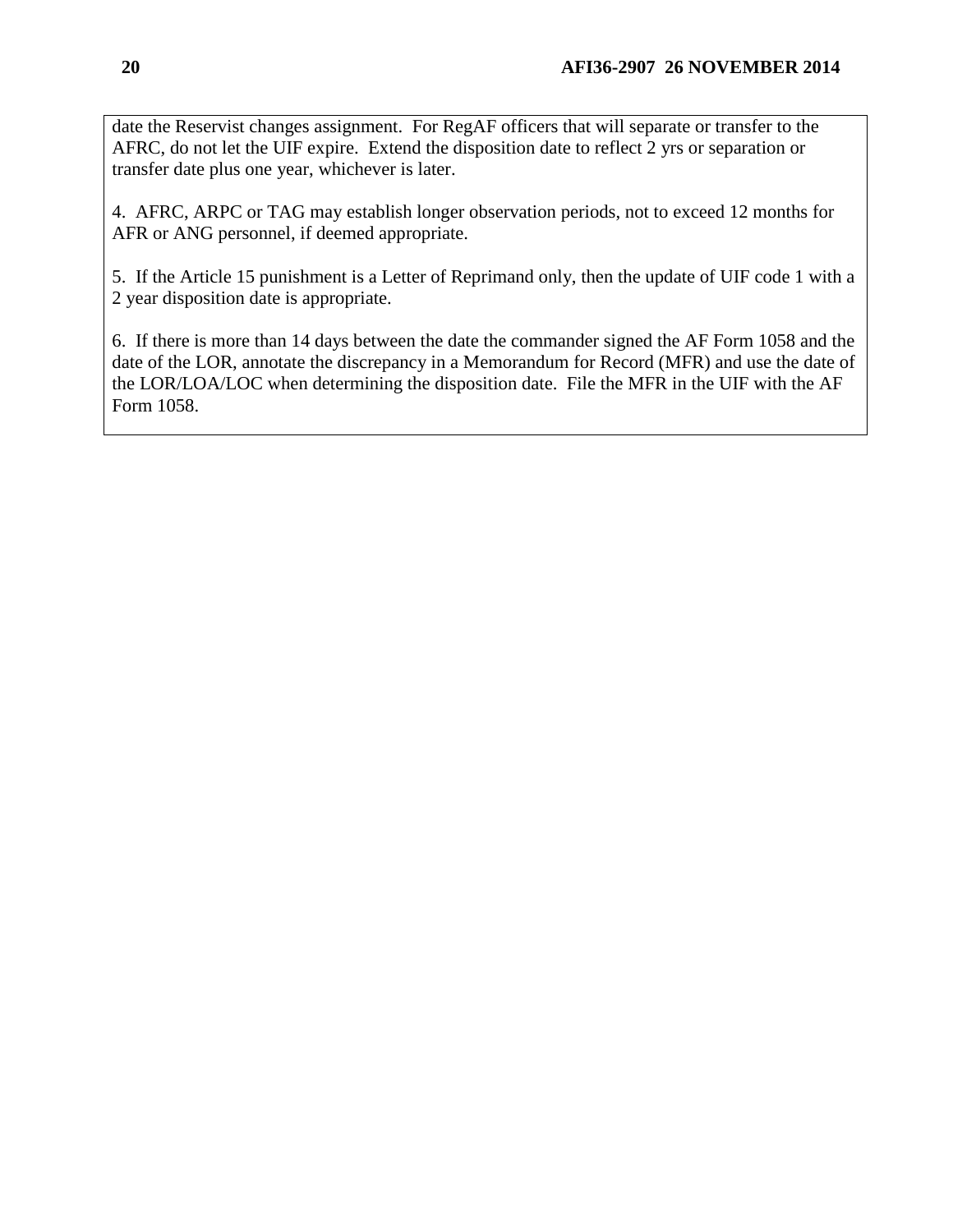| <b>Rule</b>   | If UIF Monitor<br>receives                                                                                                                                                                                                                                                  | Then the<br>monitor                                                                                                                                                                                                                                                                                                          | And                                                                                                                                                                                                                                                                                                                                                                                           | And                                                                                                                                                                                                                                                                                                                                                                                                                                                       |
|---------------|-----------------------------------------------------------------------------------------------------------------------------------------------------------------------------------------------------------------------------------------------------------------------------|------------------------------------------------------------------------------------------------------------------------------------------------------------------------------------------------------------------------------------------------------------------------------------------------------------------------------|-----------------------------------------------------------------------------------------------------------------------------------------------------------------------------------------------------------------------------------------------------------------------------------------------------------------------------------------------------------------------------------------------|-----------------------------------------------------------------------------------------------------------------------------------------------------------------------------------------------------------------------------------------------------------------------------------------------------------------------------------------------------------------------------------------------------------------------------------------------------------|
| <b>Rule 1</b> | Documents for file<br>in the UIF according<br>to Table 2.2. or<br>paragraph 2.4.                                                                                                                                                                                            | Prepares or updates<br>the UIF summary to<br>record and<br>summarize the<br>incident files the<br>document in the<br>UIF, updates PDS                                                                                                                                                                                        | Gives copy of AF<br>Form 1137 to<br>member's unit<br>commander. When<br>necessary,<br>coordinate with PRP<br>monitor and send a<br>copy of initial and<br>updated AF Form<br>1137 to officers'<br>servicing/gaining A1<br>(For unit Reservist)<br>to HQ AFRC and for<br>individual Reservist<br>to the MAJCOM<br>Program Manager).<br>For ANG send to the<br>members servicing<br>CSS or FSS  | Sends an additional<br>copy of AF Form<br>$1137$ to the<br>appropriate office<br>(see paragraph 2.5.)<br>for medical, dental,<br>chaplain, legal<br>officers in the rank<br>of colonel and<br>colonel select (for<br>AFR and ANG<br>officers in the rank<br>of colonel and<br>colonel select, see<br>paragraph 2.1.4.3.).<br>Send an additional<br>copy to the<br>appropriate state<br>office (State<br>HQ/Military<br>Personnel<br>Management Office)    |
| <b>Rule 2</b> | An approved or<br>pending involuntary<br>separation action,<br>including an<br>approved period of<br>probation and<br>rehabilitation under<br>AFI 36-3208. For<br>AFR and ANG<br>personnel reference<br>AFI 36-3209,<br>Separation<br>Procedures for ANG<br>and AFR Members | Annotates the<br>original AF Form<br>1137 Involuntary<br>Discharge initiated<br>under AFI 36-3206<br>or AFI 36-3208 on<br>(date). Probation<br>and rehabilitation<br>granted under AFI<br>36-3208. For AFR<br>and ANG personnel:<br>probation of member<br>with lengthy service<br>granted under AFI<br>36-3209 (see note 1) | Gives copy of AF<br>Form $1137$ to<br>member's unit<br>commander. When<br>necessary,<br>coordinate with PRP<br>monitor and send a<br>copy of initial and<br>updated AF Form<br>1137 to officers'<br>servicing/gaining A1<br>(For unit Reservist<br>to HQ AFRC and for<br>individual Reservist<br>to the MAJCOM<br>Program Manager).<br>For ANG send to the<br>members servicing<br>CSS or FSS | Sends an additional<br>copy of AF Form<br>$1137$ to the<br>appropriate office<br>(see paragraph 2.5.)<br>for medical, dental,<br>chaplain, legal<br>officers in the rank<br>of colonel and<br>colonel select (for<br>AFR and ANG<br>officers in the rank<br>of colonel and<br>colonel select, see<br>paragraph $2.1.4.3.$ ).<br>Send an additional<br>copy to the<br>appropriate state<br>office (State<br>HQ/Military<br>Personnel<br>Management Office) |

| Table 2.3. Annotating and Disposing of UIF Summary (AF Form 1137). |  |  |
|--------------------------------------------------------------------|--|--|
|                                                                    |  |  |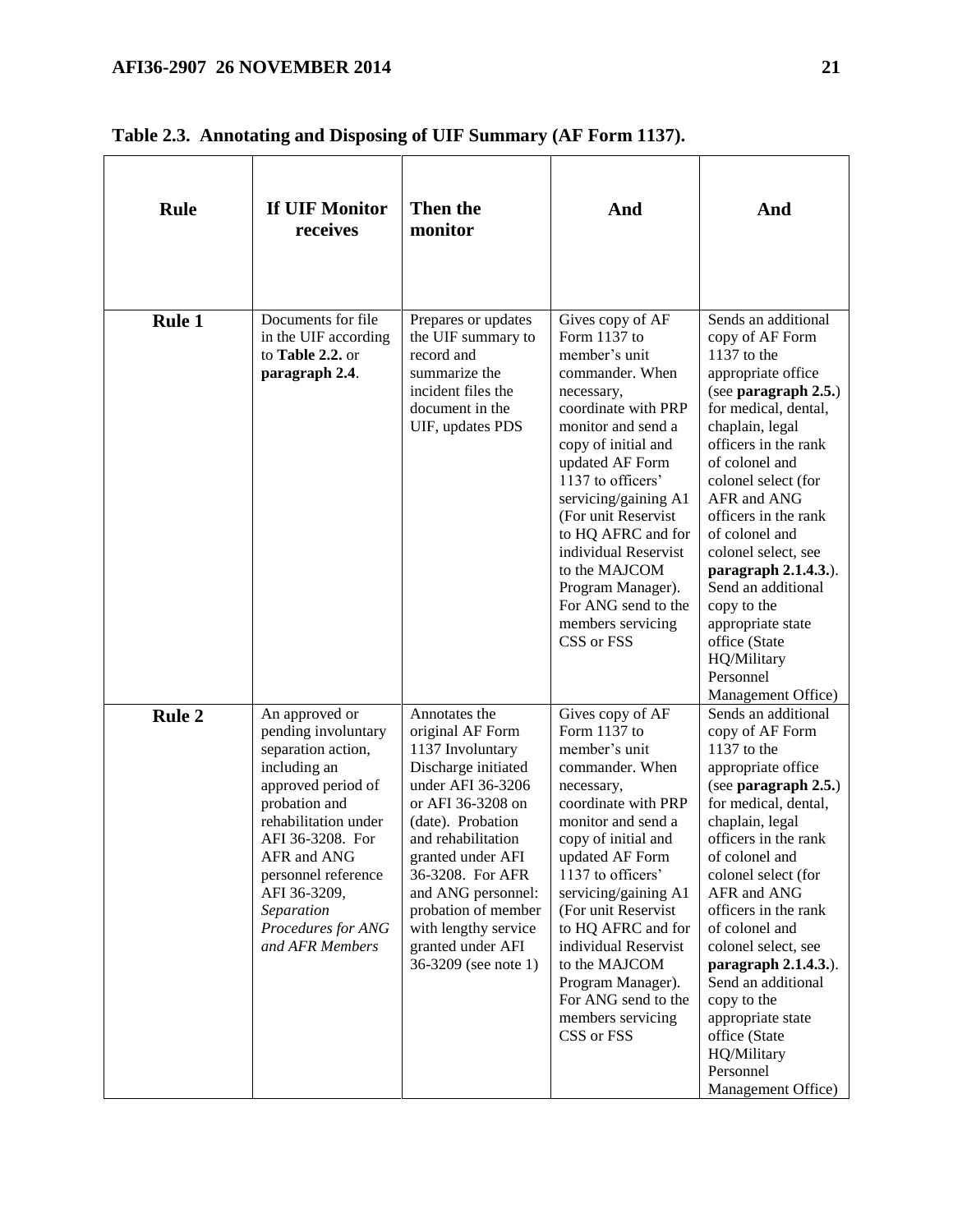| Rule 3        | A notice to send a<br>copy of an AF Form<br>1137 for pending<br>PCS reassignment<br>(see notes 2,3, and<br>11)              | Mails two copies of<br>the notice and AF<br>Form 1137 to the<br>gaining unit,                                                                 | The gaining FSS<br>sends a copy of the<br>notice and AF Form<br>1137 to the gaining<br>commander. The<br>remaining copies are<br>retained in the FSS<br>pending receipt of<br>the UIF | The gaining<br>commander reviews<br>the AF Form 1137<br>and files                                                                           |
|---------------|-----------------------------------------------------------------------------------------------------------------------------|-----------------------------------------------------------------------------------------------------------------------------------------------|---------------------------------------------------------------------------------------------------------------------------------------------------------------------------------------|---------------------------------------------------------------------------------------------------------------------------------------------|
| <b>Rule 4</b> | A notice to send a<br>copy of an AF Form<br>1137 for member<br>being reassigned<br>PCA (see notes 4<br>and $11)$            | Sends notice with a<br>copy of the members<br>AF Form 1137 to the<br>gaining commander                                                        |                                                                                                                                                                                       | The gaining<br>commander reviews<br>the AF Form 1137<br>and files it at the unit                                                            |
| <b>Rule 5</b> | A notice to send an<br>UIF when PDS<br>confirms PCS<br>departure (see notes<br>5,6, and 7)                                  | Sends notice with<br>the UIF to the<br>gaining unit/FSS(for<br>individual Reservist<br>send to unit of<br>assignment)                         | The gaining unit<br>/FSS, reviews the<br>UIF for accuracy,<br>verifies PDS, and<br>makes required<br>corrections, files the<br><b>UIF</b>                                             | Contacts the losing<br>unit/FSS when<br>documentation is not<br>complete                                                                    |
| Rule 6        | A transaction<br>register notice that a<br>member's UIF has<br>expired                                                      | Verifies the accuracy<br>of the disposition<br>date, makes required<br>changes                                                                | Determines there is<br>no information that<br>extends the UIF<br>disposition date                                                                                                     | Destroys the UIF                                                                                                                            |
| Rule 7        | A transaction<br>register notice that a<br>member's UIF has<br>expired                                                      | Verifies the accuracy<br>of the disposition<br>date, makes required<br>changes                                                                | Discovers new<br>information that<br>extends the UIF<br>disposition date                                                                                                              | Retains the UIF for<br>10 duty days<br>pending receipt of<br>the new information,<br>or adds the new<br>information and<br>updates UIF data |
| <b>Rule 8</b> | A notice when a<br>member enters<br>dropped from rolls<br>status (see note 8)                                               | Gives UIF to Force<br>Management<br>personnel                                                                                                 | Force Management<br>personnel places the<br>documents in<br><b>Automated Records</b><br><b>Management System</b><br>(ARMS) and<br>forwards to AFPC                                    | <b>AFPC</b> destroys UIF<br>if duty status<br>changing to<br>deceased                                                                       |
| <b>Rule 9</b> | A notice that a<br>member in<br>dropped-from-the-<br>rolls status has<br>been returned to<br>duty (see note 8)              | <b>Contacts FSS/Force</b><br>Management<br>and requests UIF                                                                                   | FSS/Force<br>Management<br>coordinates the<br>return of the UIF                                                                                                                       | <b>AFPC/returns UIF</b>                                                                                                                     |
| Rule 10       | A UIF or UIF<br>document on a<br>person not serviced<br>now or in the<br>foreseeable future by<br>the FSS (see<br>note $9)$ | Verifies the<br>member's status<br>(TDY, TDY en route<br>PCS, pending<br>assignment canceled<br>or changed, or the<br>documents<br>misrouted) | Returns the<br>documents to the<br>appropriate FSS or<br>the<br>member's last unit of<br>assignment for<br>processing                                                                 |                                                                                                                                             |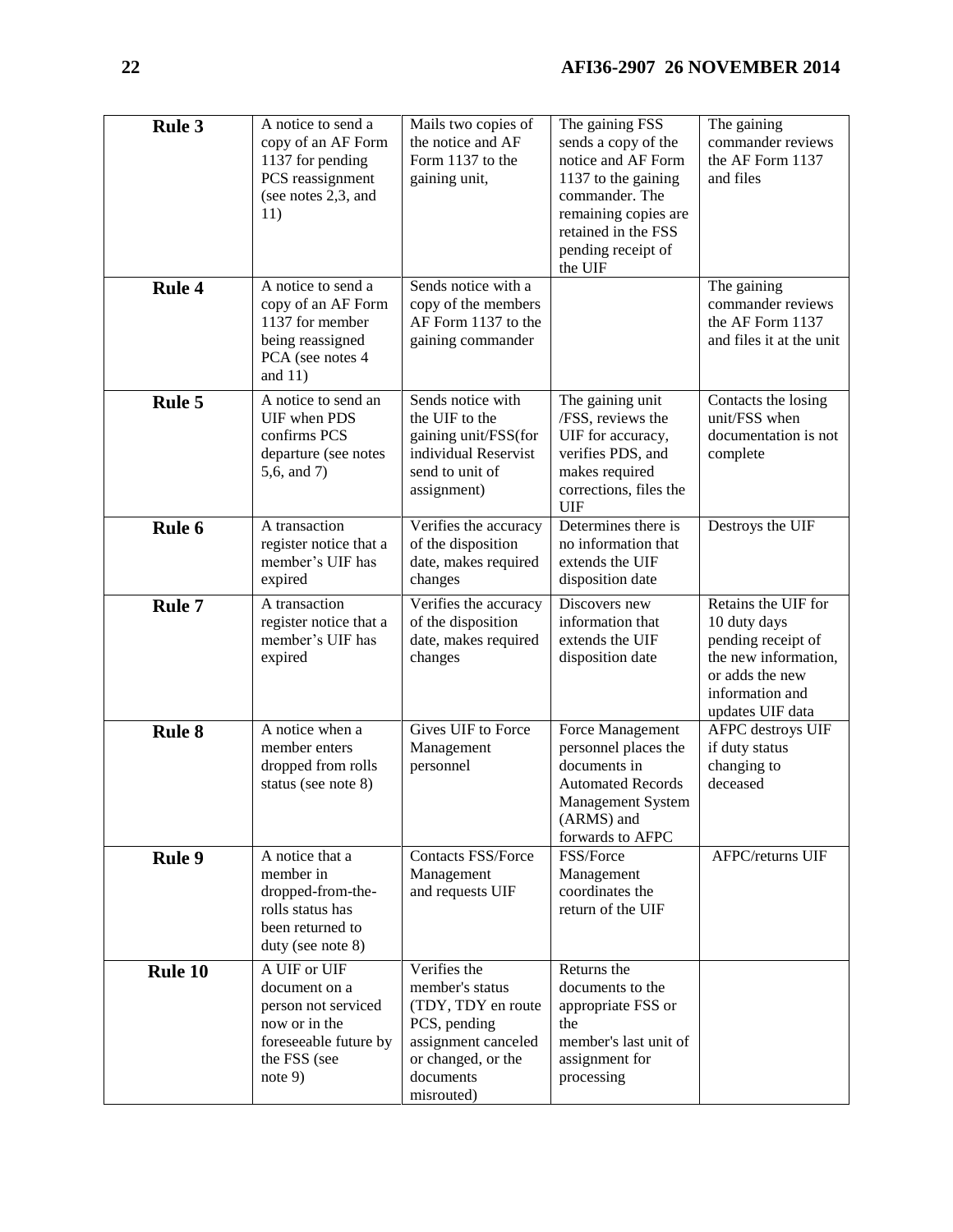# **AFI36-2907 26 NOVEMBER 2014 23**

| Rule 11 | A notice that a<br>member is within<br>120 days of RNLTD<br>(see note $11$ )                                                                          | Verifies receipt of<br>the AF Form 1137                                                                                | Requests that the<br>losing unit or MPS,<br>forward<br>copies of AF Form<br>1137<br>according to rule 3,<br>if they do not arrive<br>as expected                                                                                                                                         |                                                                                      |
|---------|-------------------------------------------------------------------------------------------------------------------------------------------------------|------------------------------------------------------------------------------------------------------------------------|------------------------------------------------------------------------------------------------------------------------------------------------------------------------------------------------------------------------------------------------------------------------------------------|--------------------------------------------------------------------------------------|
| Rule 12 | A notice that a<br>member is in<br>confinement as a<br>result of court-<br>martial punishment<br>(see note<br>10)                                     |                                                                                                                        | CSS or servicing<br>FSS retains<br>UIF with the<br>following<br>exceptions: For<br>IMA, RRPS,<br><b>Selective Service</b><br>forward UIF to RIO;<br>for S7/S8 assigned<br>personnel forward to<br>ARPC/DPAMR<br>18420 E Silver<br>Creek Ave, Bldg<br>390 MS 68, Buckley<br>AFB, CO 80011 |                                                                                      |
| Rule 13 | A notice that a<br>member is in<br>appellate leave<br>status                                                                                          | Scans UIF with<br>FPRG awaiting<br>appellate decision                                                                  | FSS/Force<br>Management retains<br><b>UIF</b> in ARMS                                                                                                                                                                                                                                    | On receipt of<br>decision by appellate<br>authority, disposes<br>of UIF accordingly. |
| Rule 14 | A notice that a<br>member is in AWOL<br>or deserter status and<br>$UIF$ is due to<br>expire                                                           | Verifies that the<br>member is in AWOL<br>or deserter status and<br>that the UIF<br>expiration date is<br>accurate     | When appropriate,<br>updates UIF<br>expiration date to 8s<br>and files notice in<br>UIF (see paragraph<br>2.6.3.)                                                                                                                                                                        | <b>Retains UIF</b><br>awaiting<br>further information.                               |
| Rule 15 | A notice that an<br>officer is being<br>separated and<br>transferred to the<br><b>ARPC</b>                                                            | Forwards the UIF to<br>the appropriate<br>records custodian of<br>new assignment<br>(reference Table<br>2.1.)          |                                                                                                                                                                                                                                                                                          |                                                                                      |
| Rule 16 | A notice that a<br>member is released<br>from an AFR or<br>ANG unit and<br>transferred to ARPC<br>nonparticipating<br>status (officer or<br>enlisted) | Forward the UIF to<br>ARPC/<br>DPAMR, 18420 E.<br>Silver Creek Ave,<br>Bldg 390 MS 68,<br>Buckley AFB, CO<br>90011     |                                                                                                                                                                                                                                                                                          |                                                                                      |
| Rule 17 | A notice that a<br>regular officer is<br>discharged (not for<br>cause) and<br>records are being<br>sent to ARPC                                       | Forwards the UIF to<br>HQ ARPC/<br>DPAMR, 18420 E.<br>Silver Creek Ave,<br>Bldg 390 MS 68,<br>Buckley AFB, CO<br>90011 |                                                                                                                                                                                                                                                                                          |                                                                                      |
| Rule 18 | A notice that an                                                                                                                                      | Destroys the UIF                                                                                                       |                                                                                                                                                                                                                                                                                          |                                                                                      |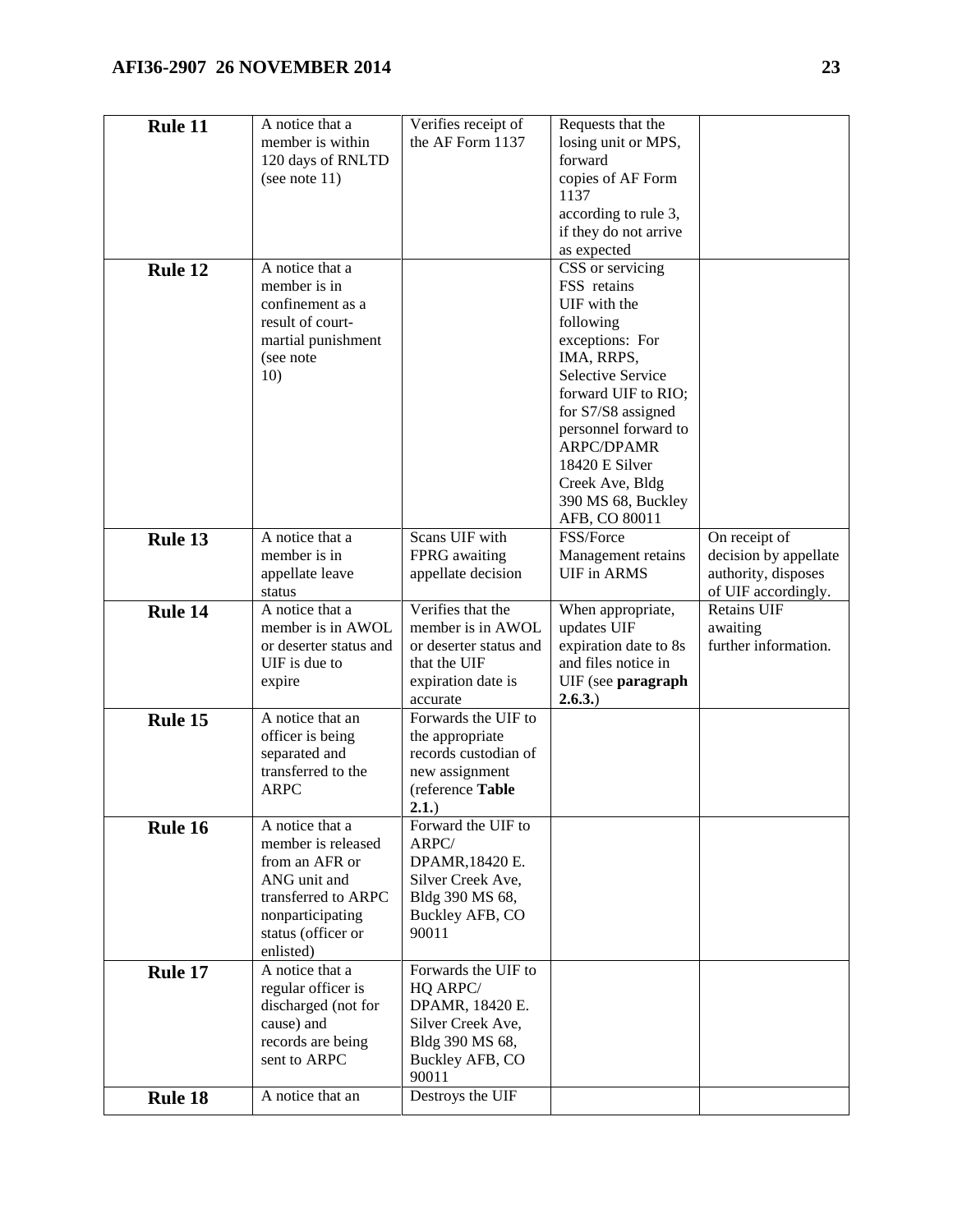|         | AFR or ANG officer<br>is discharged<br>(without immediate<br>reentry or<br>continuation on<br>active duty) or dies                    |                                                              |  |
|---------|---------------------------------------------------------------------------------------------------------------------------------------|--------------------------------------------------------------|--|
| Rule 19 | A notice that an<br>enlisted member is<br>separated or dies                                                                           | Destroys the UIF                                             |  |
| Rule 20 | A notice that a<br>member is<br>reassigned to the<br>retired AFR                                                                      | Destroys the UIF                                             |  |
| Rule 21 | A notice that a<br>member (officer or<br>enlisted) is<br>discharged for<br>cause)                                                     | Destroys the UIF                                             |  |
| Rule 22 | A notice that a<br>member is being<br>transferred from<br>non-participating<br>(S7XXXXXX)<br>status to<br>participating<br>assignment | Forwards UIF to the<br>gaining USAFR<br>assignment           |  |
| Rule 23 | A notice that an<br>AFR or ANG<br>member (officer or<br>enlisted) is being<br>reassigned within<br>the USAFR or ANG                   | Forwards the UIF to<br>the gaining-AFRC or<br>ANG assignment |  |
| Rule 24 | A notice that an<br>officer of the<br><b>USAFR</b> is being<br>transferred to<br>active duty                                          | Forwards the UIF to<br>the gaining active<br>duty unit       |  |

*Notes:*

1. This is an AF Form 1137 annotation only. You do not have to maintain documentation in the UIF.

2. The PDS generates a transmittal notice for the AF Form 1137 before the RNLTD, when a member's end assignment changes, and on short-notice assignments if the member is within 120 days of RNLTD. When a member's end assignment changes or is canceled, the PDS generates a Transaction Register (TR) remark, and the gaining unit destroys the advance copies of the AF Form 1137.

3. Keep a copy of the advance transmittal notice in the UIF folder until mailed. Destroy it afterwards.

4. If the member is projected for a PRP position, coordinate UIFs on gains with the unit PRP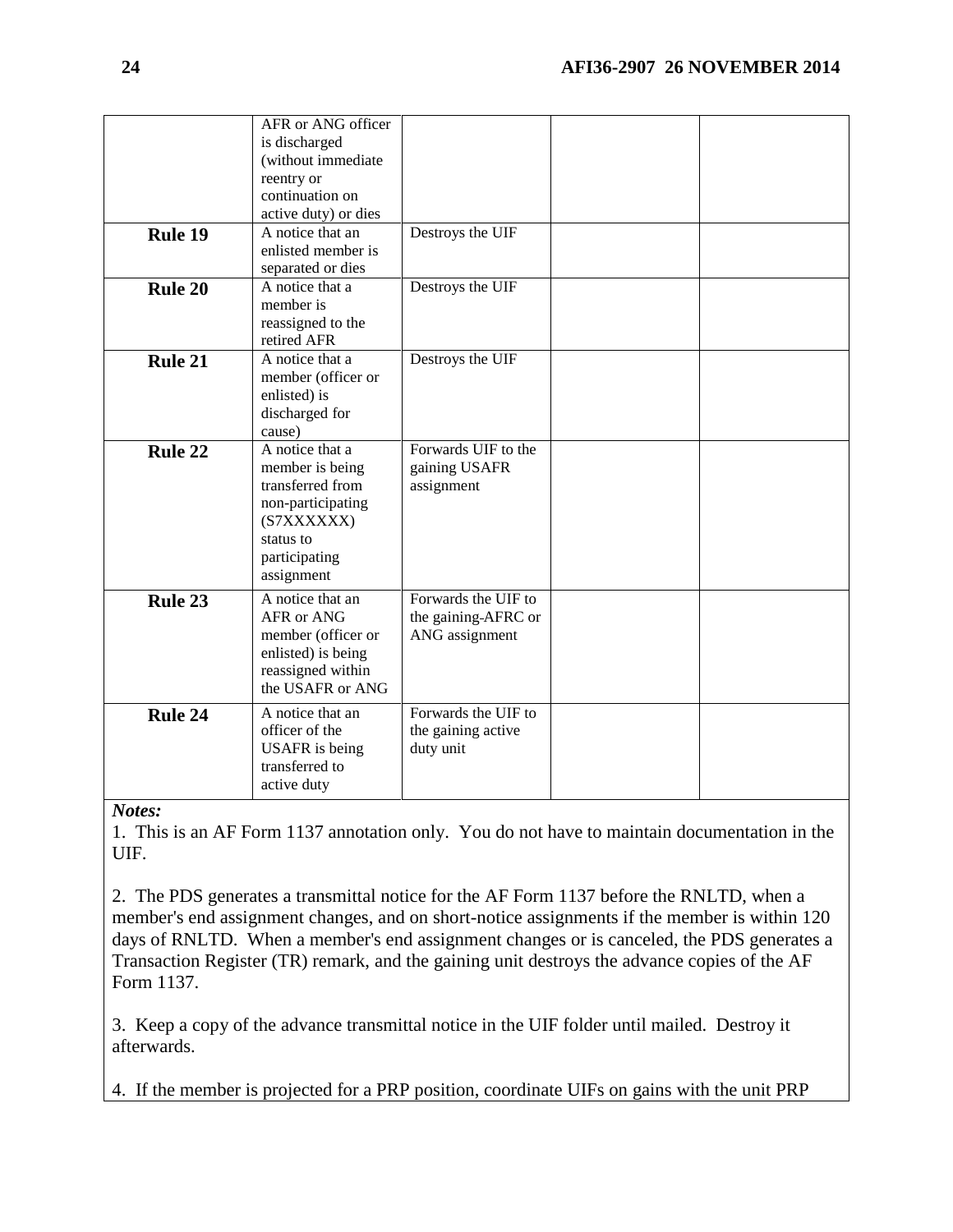monitor.

5. File retained transmittal notices in the general correspondence file.

6. Before sending the UIF electronically (encrypted), ensure its contents are complete and accurately recorded. Sign and date the AF Form 1137 (reviewer's remarks, signature, date), certifying that you have reviewed it. Do not send electronically until you receive PDS confirmation.

7. The PDS produces a notice once it confirms a member's reassignment. Remove the pencil entries on the AF Form 1137 before scanning and sending the UIF to the new unit.

8. When a member enters or returns from dropped-from-the-rolls status, code or decode the UIF disposition.

9. To determine the member's status, consult the worldwide personnel listing, MPS inprocessing clerk, Personnel Employment, or the losing Adverse Actions office.

10. Upon receipt, before giving an UIF to the FSS, RIO or ARPC/DPAMR, the UIF monitor:

10.1. Signs and dates the AF Form 1137 (reviewer's remarks, signature, date), certifying he or she reviewed it.

10.2. For a member reassigned as a prisoner (confinement) with or without discharge because of a court-martial conviction, records the court-martial conviction on AF Form 1137 and includes it in the UIF before forwarding the UIF to the Personnel Employment Element.

10.3. Delays forwarding and takes timely follow-up action pending receipt of the court-martial conviction and then gives Personnel Employment the UIF for placement in the Field Personnel Record Group (FPRG).

11. Does not apply to the Air Force Reserve.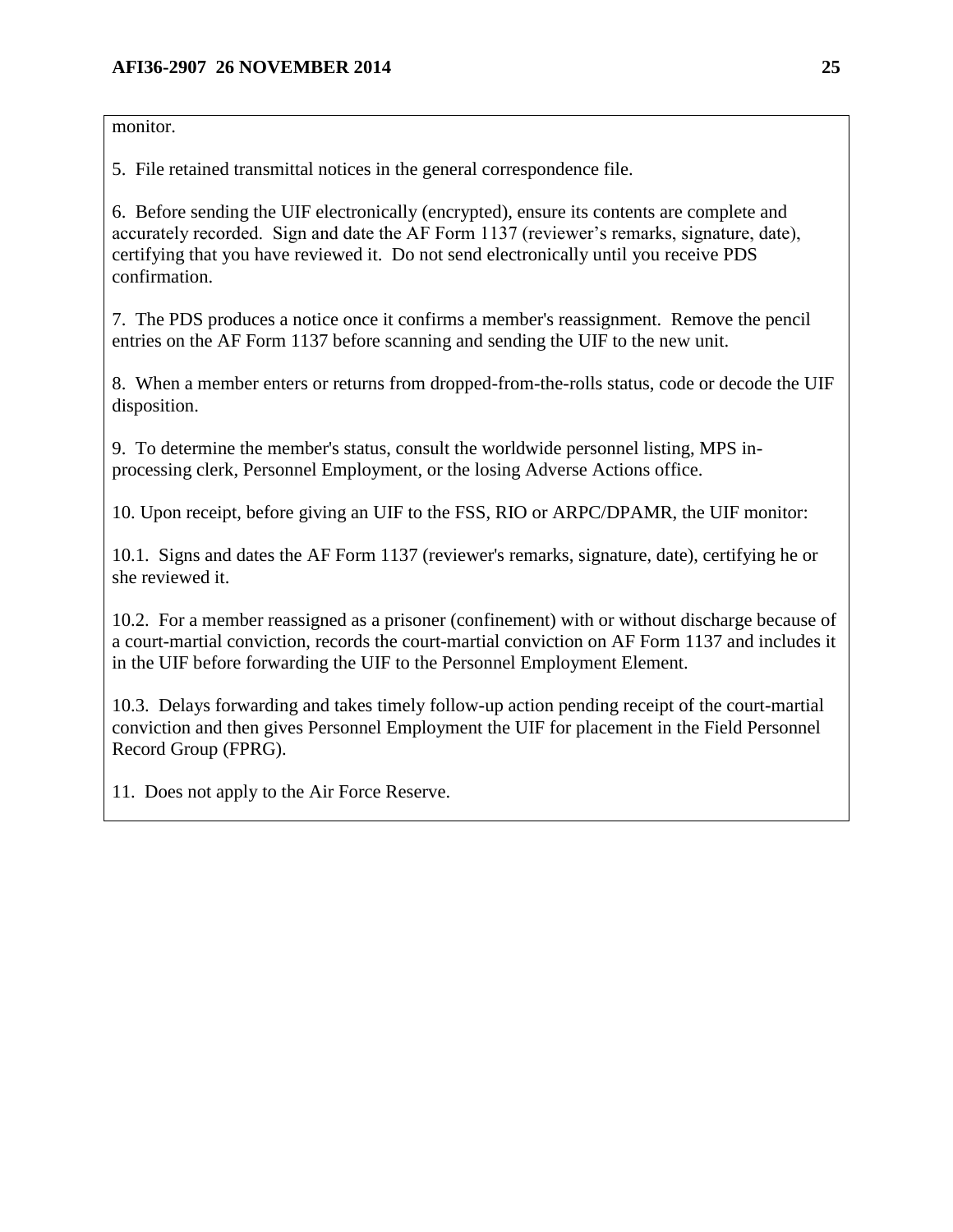## **Chapter 3**

## **CONTROL ROSTER**

<span id="page-25-1"></span><span id="page-25-0"></span>**3.1. Who Uses the Control Roster.** The control roster is a rehabilitative tool for commanders to use. Commanders use the control roster to establish a 6-month observation period (AFRC, ARPC, RIO, or the TAG may establish longer observation periods, not to exceed 12 months, for AFR and ANG personnel, if deemed appropriate) for individuals whose duty performance is substandard or who fail to meet or maintain Air Force standards of conduct, bearing, and integrity, on or off duty.

<span id="page-25-2"></span>**3.2. When to use a Control Roster.** A brief incident of substandard performance or an isolated breach of standards, not likely to be repeated, should not usually result in an individual's placement on the control roster. Consideration should be given to prior incidents, acts, failures, counseling and rehabilitative efforts. Commanders inform members on the control roster their performance and behavior must improve or they will face more severe administrative action or punishment.

3.2.1. Commanders may direct an OPR or EPR before entering or removing an individual from the control roster, or both.

## 3.2.1.1. **The commander should periodically counsel personnel on the control roster about their improvement or failure to improve.**

3.2.2. When placing an officer on the control roster who is eligible or selected for promotion, or a selective continuation appointment, a commander must decide if the officer is mentally, physically, morally, or professionally qualified. If not, initiate action to find the officer not qualified, delay the projected promotion, or remove the officer from the list (see AFI 36-2501, AFI 36-2610, *Appointing Regular Air Force Officers and Obtaining Conditional Reserve Status,* or AFI 36-2504, *Officer Promotion, Continuation and Selective Early Removal in the Reserve of the Air Force*).

3.2.3. The commander cannot place an individual on the control roster as a substitute for more appropriate administrative, judicial, or nonjudicial action. Being put on the control roster does not shield an individual from other appropriate actions.

3.2.4. An individual's name cannot remain on the control roster for more than 6 consecutive months. AFRC, ARPC, RIO or TAG may establish longer observation periods, if deemed appropriate, for AFR and ANG personnel, not to exceed 12 months. If a member is not rehabilitated in that time, the commander initiates more severe action:

3.2.4.1. The control roster is cleared at 2400 on the last day of the observation period or on the date a member separates (enlisted only), retires, or dies. For example, if placed on the roster 1 January, the action expires at 2400 on 30 June. If affected on 1 September, it expires at 2400 on the last day of February (28th or 29th)

3.2.4.2. Commanders may put an individual back on the control roster only if a new incident or failure occurs.

3.2.5. PCS or PCA reassignment procedures for personnel on the control roster are: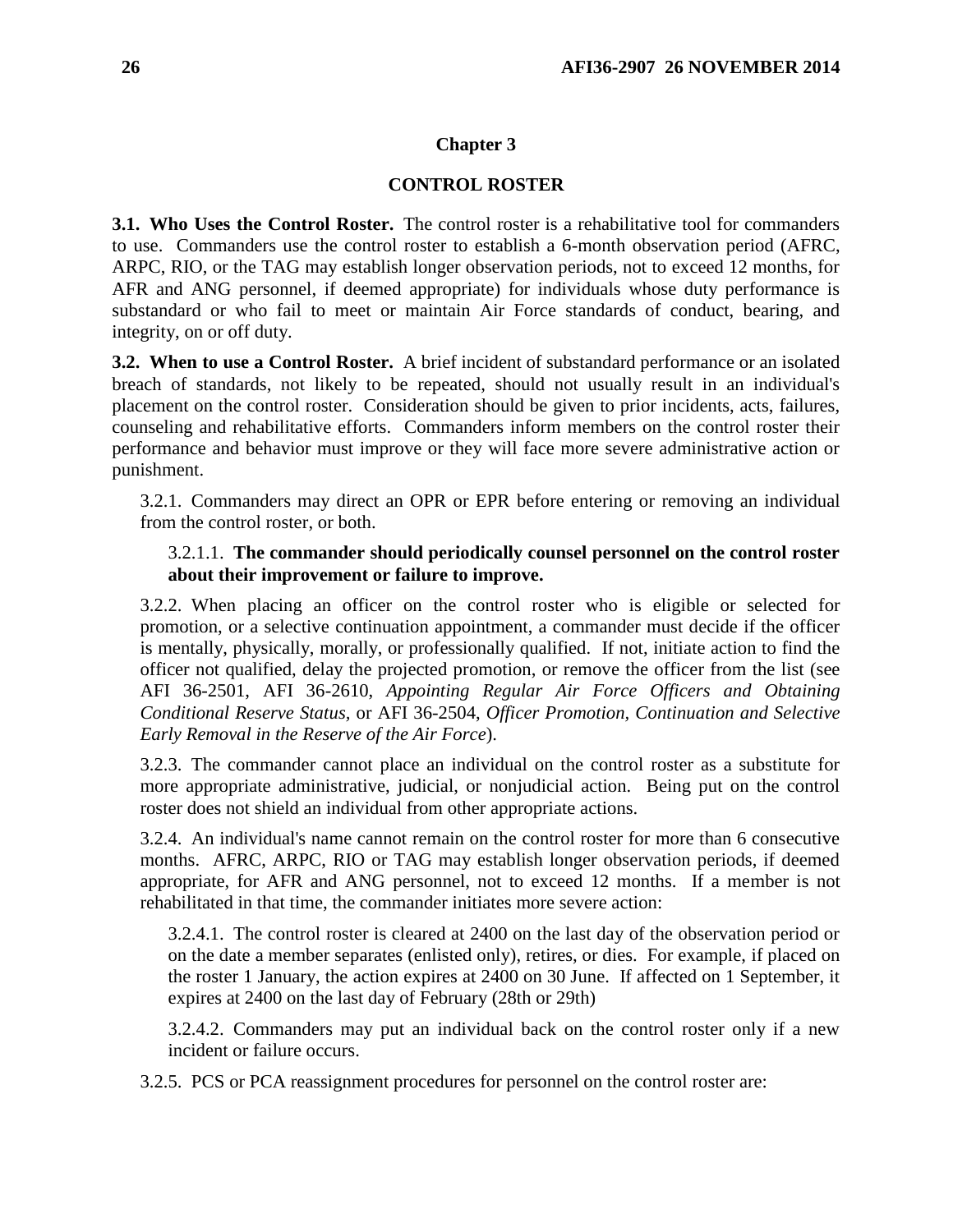3.2.5.1. If the member is put on the control roster, and will leave an overseas area before the end of the observation period, and is otherwise eligible, the commander may extend the member's Date Eligible to Return from Overseas (DEROS) a maximum of 120 days (long tour area only). A commander who decides to involuntarily extend the DEROS advises the Relocation and Employment Elements as soon as possible.

3.2.5.2. If the PCS reassignment is mandatory (does not include PCS without PCA for separation processing), the losing base UIF monitor removes the UIF code 2. The monitor then notes on the individual's AF Form 1137 that "control roster action expired due to mandatory PCS" before transferring the UIF to the gaining unit. Control roster action expires on the date the member departs. *Note:* This does not apply to unit moves when the member retains the same leadership.

3.2.5.3. If the PCS reassignment is not mandatory, the person remains eligible for PCS if the observation period expires before the (RNLTD) for the assignment. The commander advises the Relocation Element of the person's control roster status; the Relocation Element notifies the Air Force Personnel Center (AFPC). AFPC determines the individual's assignment eligibility (see AFI 36-2110, *Assignments*).

3.2.5.4. For AFR assignments, individuals remain eligible for PCS while on the control roster. The losing commander or IMA Program Manager advises the MPS Relocation Section (for unit program) or the gaining IMA Program Manager (for the IMA program) by indicating on the AF Form 1288, *Application for Ready Reserve Assignment***,** that the member is on the control roster and annotating the UIF disposition date in the remarks section. After reviewing the AF Form 1288, the gaining commander or IMA Program Manager will decide if the assignment is appropriate and will approve or disapprove the assignment.

3.2.5.4.1. Delay PCA when an individual is on the control roster. If the PCA is essential to the mission and the losing and gaining commanders concur, the person may be reassigned, but remains on the control roster.

3.2.5.5. For ANG Statutory Tour Assignments, individuals will not normally be eligible for PCS/PCA while on the control roster. Any requests for PCS/PCA movement while members are on a control roster should be forwarded to NGB/HR for staffing to the appropriate approval authority.

3.2.5.6. For ANG members in Title 32 member assignments, individuals remain eligible for PCS while on the control roster. The losing commander advises the MPS Relocation Section (for unit program) or the gaining unit by indicating on the AF Form 1288, *Application for Ready Reserve Assignment***,** that the member is on the control roster and annotating the UIF disposition date in the remarks section. After reviewing the AF Form 1288, the gaining commander will decide if the assignment is appropriate and will approve or disapprove the assignment. **(T-3).**

3.2.6. For RegAF, AFR and ANG, the commander cancels all formal training for members during the period they are on the control roster. **(T-1).**

3.2.7. The commander must not put individuals on the control roster who are on TDY, TDY en route, or in PCS status: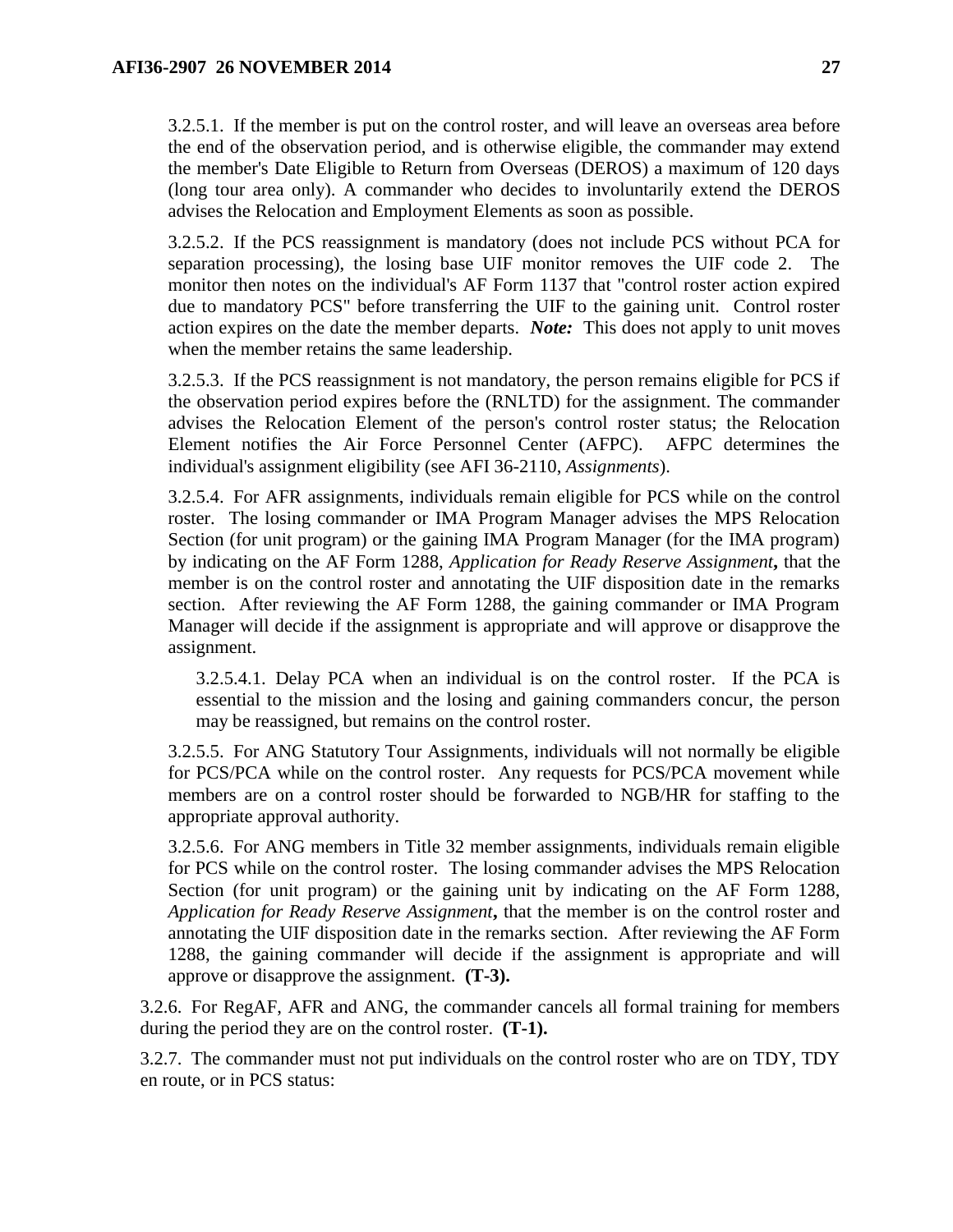3.2.7.1. An individual's time on the control roster does not stop and start for periods of TDY, ordinary leave, or change in immediate supervisor. For example, if an individual on the control roster requests 2 weeks leave, the control roster time does not stop for the 2 weeks the individual is on leave and then start again. The 6 months is continuous regardless of the individual's leave or TDY status.

<span id="page-27-0"></span>**3.3. Who Can Add or Remove Individuals to or from the Control Roster.** The following individuals have authority to add or remove any assigned or attached enlisted member to or from the control roster. The following individuals also have the authority to add any assigned or attached officers to the control roster. Remove control roster action on officers upon receipt of an AF Form 1058, or memorandum signed by the officer's wing commander (or equivalent), or issuing authority, whichever is higher. This early removal option applies regardless of how long the action was on file/in system.

3.3.1. Commanders on G-series orders at all levels for members assigned or attached to their units. Commanders must be senior to the member.

3.3.2. The commander, vice commander, staff director and directors at MAJCOM, FOA, and DRU.

3.3.3. Chief of staff, deputy chiefs of staff, assistant chiefs of staff, other heads of staff agencies, and directors assigned to Headquarters, US Air Force.

3.3.4. Comparable officers within the Office of the Secretary of the Air Force, Office of the Joint Chiefs of Staff, and Office of the Secretary of Defense.

3.3.5. The Senior Air Force officer assigned to a joint command.

3.3.6. The Readiness Management Group Program Manager for Civil Air Patrol Reserve Assistance Program and the Admissions Liaison Officer Program.

<span id="page-27-1"></span>**3.4. Initiating and Maintaining the Control Roster.** The UIF monitor retrieves and maintains the control roster for the commander:

3.4.1. Commanders use AF Form 1058 to initiate control roster action. Individuals must acknowledge the action and have 3 duty days to submit a statement on their behalf before the AF Form 1058 is finalized. The commander advises the individual of their final decision. Placement on the control roster is a mandatory UIF entry. **(T-2).**

3.4.1.1. Should be updated to reflect: For Non-EAD Reservists and ANG DSG members who depart the duty area prior to the 3 duty days allowed for acknowledging intended actions, the individual has 45 calendar days from the date of receipt of the certified letter to acknowledge the notification, intended actions, and provide pertinent information before the commander makes the final decision. In calculating the time to respond, the date of receipt is not counted, and if the individual mails their acknowledgment, the date of the postmark on the envelope will serve as the date of acknowledgment. The individual is presumed to be in receipt of official correspondence if it is hand delivered or delivered by certified mail to the individual's address or best available address.

3.4.1.2. A control roster will not be created or maintained on members assigned to the non-participating AFR status (PAS S7XXXXXX).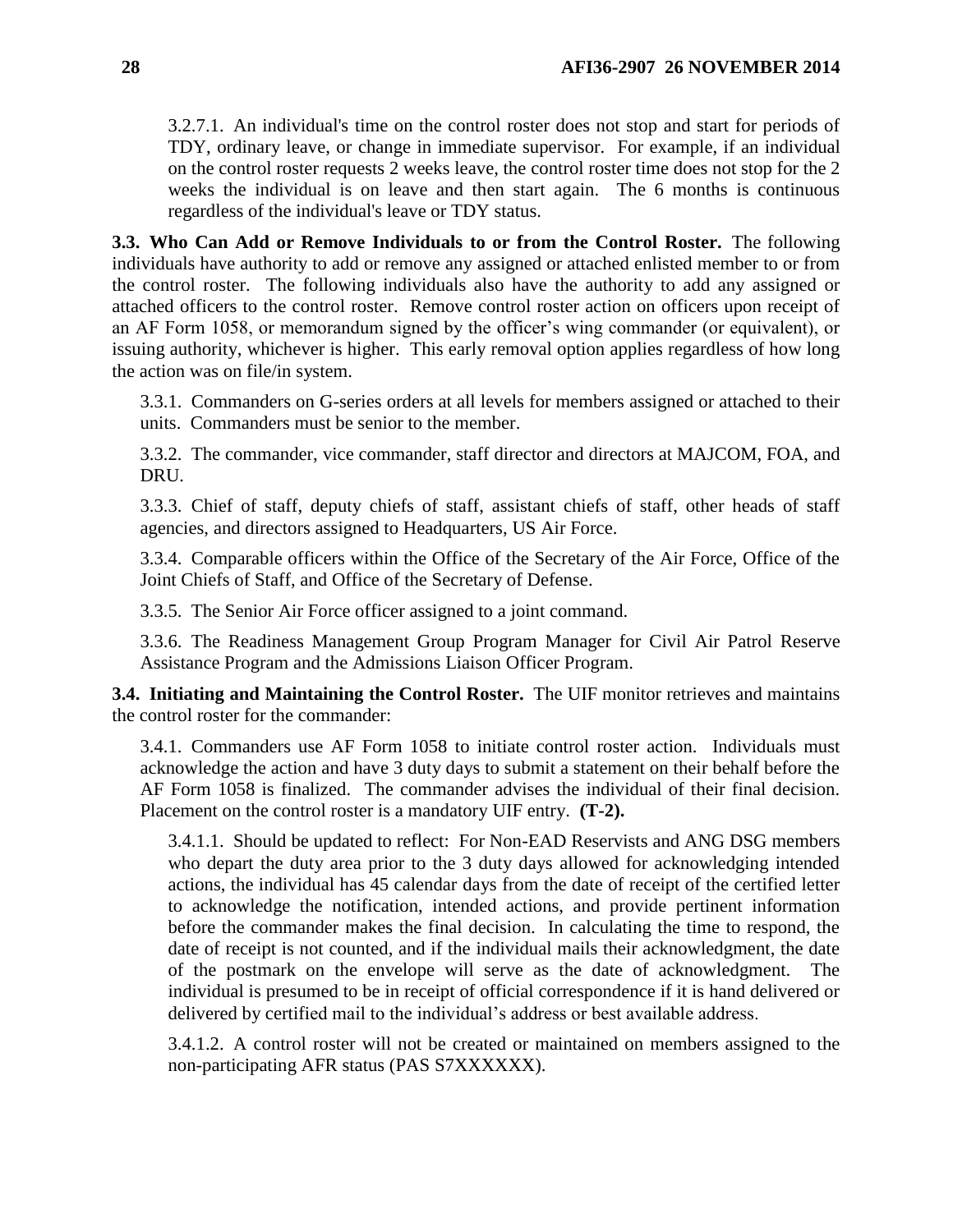#### **Chapter 4**

#### <span id="page-28-0"></span>**ADMINISTRATIVE COUNSELINGS, ADMONITIONS, AND REPRIMANDS**

<span id="page-28-1"></span>**4.1. Who Can Use Counseling, Admonitions, and Reprimands.** Commanders, supervisors, and other persons in authority can issue administrative counseling, admonitions, and reprimands. These actions are intended to improve, correct, and instruct subordinates who depart from standards of performance, conduct, bearing, and integrity, on or off duty, and whose actions degrade the individual and unit's mission. This includes issuing administrative counseling, admonitions, and reprimands to reservists who commit an offense while in civilian status.

4.1.1. Raters must consider making comments on performance reports when the ratee receives any of these adverse actions

4.1.2. Written administrative counseling, admonitions, and reprimands are subject to the rules of access, protection, and disclosure outlined in The Privacy Act of 1974, System of Records, AFPC L. The same rules apply to copies kept by supervisors and commanders and those filed in an individual's UIF or the unit's Personnel Information File (PIF).

4.1.3. **Standard of Proof.** While no specific standard of proof applies to administrative action proceedings, commanders should utilize the "preponderance of the evidence" standard when evaluating the evidence and every element of the offenses committed. A preponderance of the evidence means simply the greater weight of credible evidence. Whether such proof is available should be considered before initiating the administrative action. If such proof is lacking, administrative action is susceptible to being found to be legally unsupportable and, as a result, could be set aside. There is no requirement to prove any allegation beyond a reasonable doubt.

<span id="page-28-2"></span>**4.2. Records of Individual Counseling (RIC) and LOCs.** Counseling helps people use good judgment, assume responsibility, and face and solve problems. Counselors assist subordinates in developing skills, attitudes, and behaviors that are consistent with maintaining the Air Force's readiness.

4.2.1. First line supervisors, first sergeants, and commanders routinely counsel individuals either verbally or in writing, giving advice and reassuring subordinates about specific situations.

4.2.2. AF Form 174, *Record of Individual Counseling*, records the counseling session. It provides a record of positive or negative counseling and is useful when completing performance evaluations. Documenting counseling sessions on bond paper or letterhead constitutes a LOC.

4.2.3. Front line supervisors and first sergeants may recommend the commander file negative or unfavorable RICs, or LOCs in the UIF. For officer personnel, if the LOC is not filed in the UIF, it must be filed in the individual's PIF.

<span id="page-28-3"></span>**4.3. LOAs.** An admonishment is more severe than a LOC/RIC. Use it to document an infraction serious enough to warrant the LOA. Do not use it when a reprimand is more appropriate. For officer personnel, if the LOA is not filed in the UIF, is must be filed in the individual's PIF.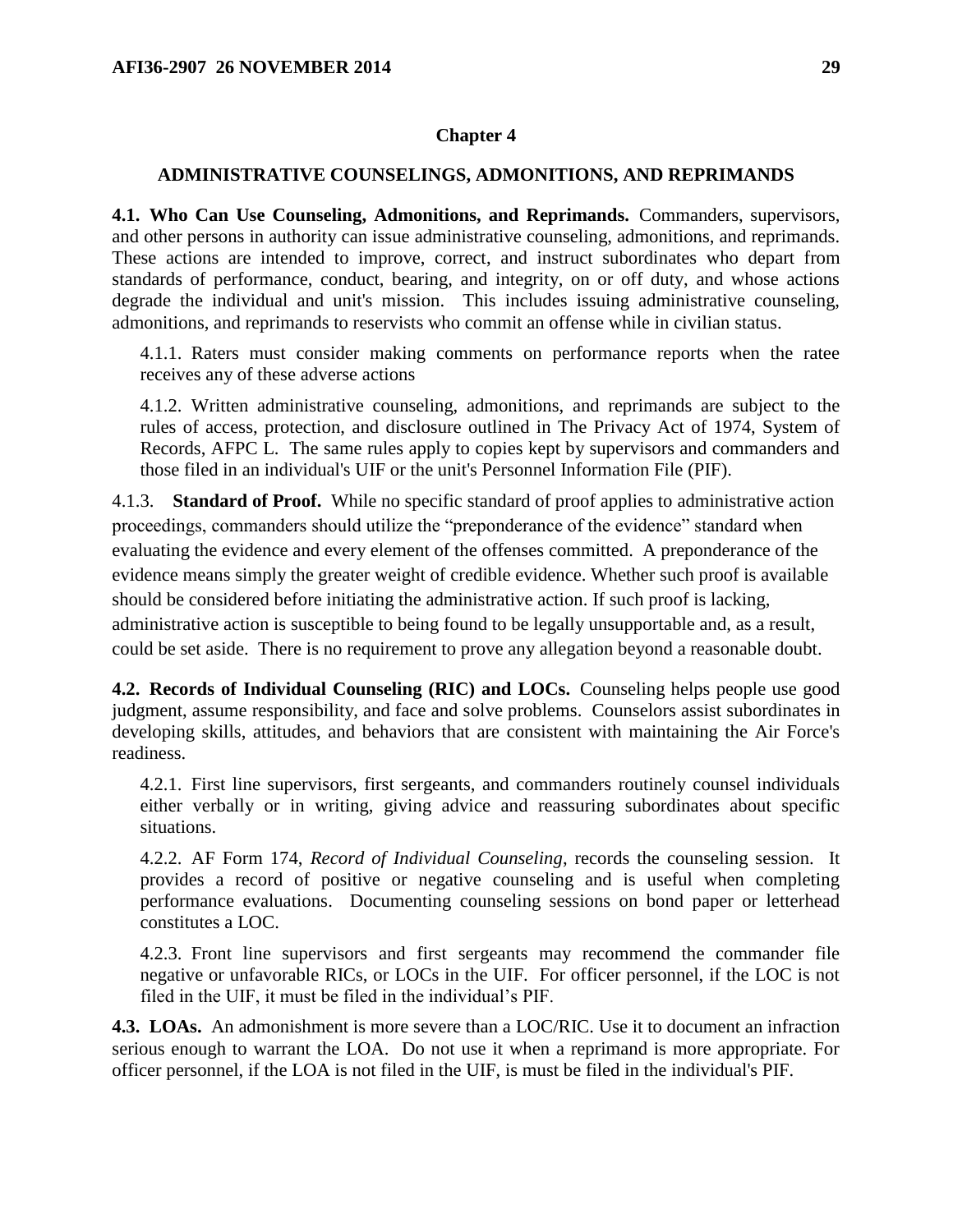<span id="page-29-0"></span>**4.4. LORs.** A reprimand is more severe than a counseling or admonition and indicates a stronger degree of official censure. Commanders may elect to file a LOR in an UIF for enlisted personnel. LORs are mandatory for file in the UIF for officer personnel.

4.4.1. For officer personnel only: If a person other than the unit commander issues a LOR, send it to the unit commander for acknowledgment and endorsement via AF Form 1058 and establish/file in an UIF. Include the member's written acknowledgment and any documents submitted by the member.

4.4.2. The AF Form 1058 does not need to be referred to the officer since the rebuttal opportunity is offered at the time the LOR is administered (see **[paragraph 4.5.1\)](#page-29-2).** The AF Form 1058 is used only to obtain the commander's acknowledgment of the action (for LORs administered by personnel other than the commander) and to refer the LOR for file in the UIF.

### <span id="page-29-2"></span><span id="page-29-1"></span>**4.5. Administering RICs, LOCs, LOAs, or LORs.**

4.5.1. Administer a counseling, admonition, or reprimand, verbally or in writing. If written, the letter states:

4.5.1.1. What the member did or failed to do, citing specific incidents and their dates.

4.5.1.2. What improvement is expected.

4.5.1.3. That further deviation may result in more severe action.

4.5.1.4. That the individual will be allocated 3 duty days to submit rebuttal documents for consideration by the initiator. For Non-EAD Reservists or ANG members: the individual has 45 calendar days from the date of receipt of the certified letter, to acknowledge the notification, intended actions, and provide pertinent information before the commander makes the final decision. In calculating the time to respond, the date of receipt is not counted, and if the individual mails their acknowledgment, the date of the postmark on the envelope will serve as the date of acknowledgment. An individual is presumed to be in receipt of official correspondence if it is delivered in person or by certified mail to the individual's address or best available address.

4.5.1.5. That all supporting documents received from the individual will become part of the record.

4.5.1.6. The person who initiates the LOC, LOA, or LOR has 3 duty days to advise the individual of their final decision regarding any comments submitted by the individual. For Non-EAD Reservists and ANG members: the initiator has 45 calendar days from the date of personal delivery or date of receipt of the certified letter to reply to the member.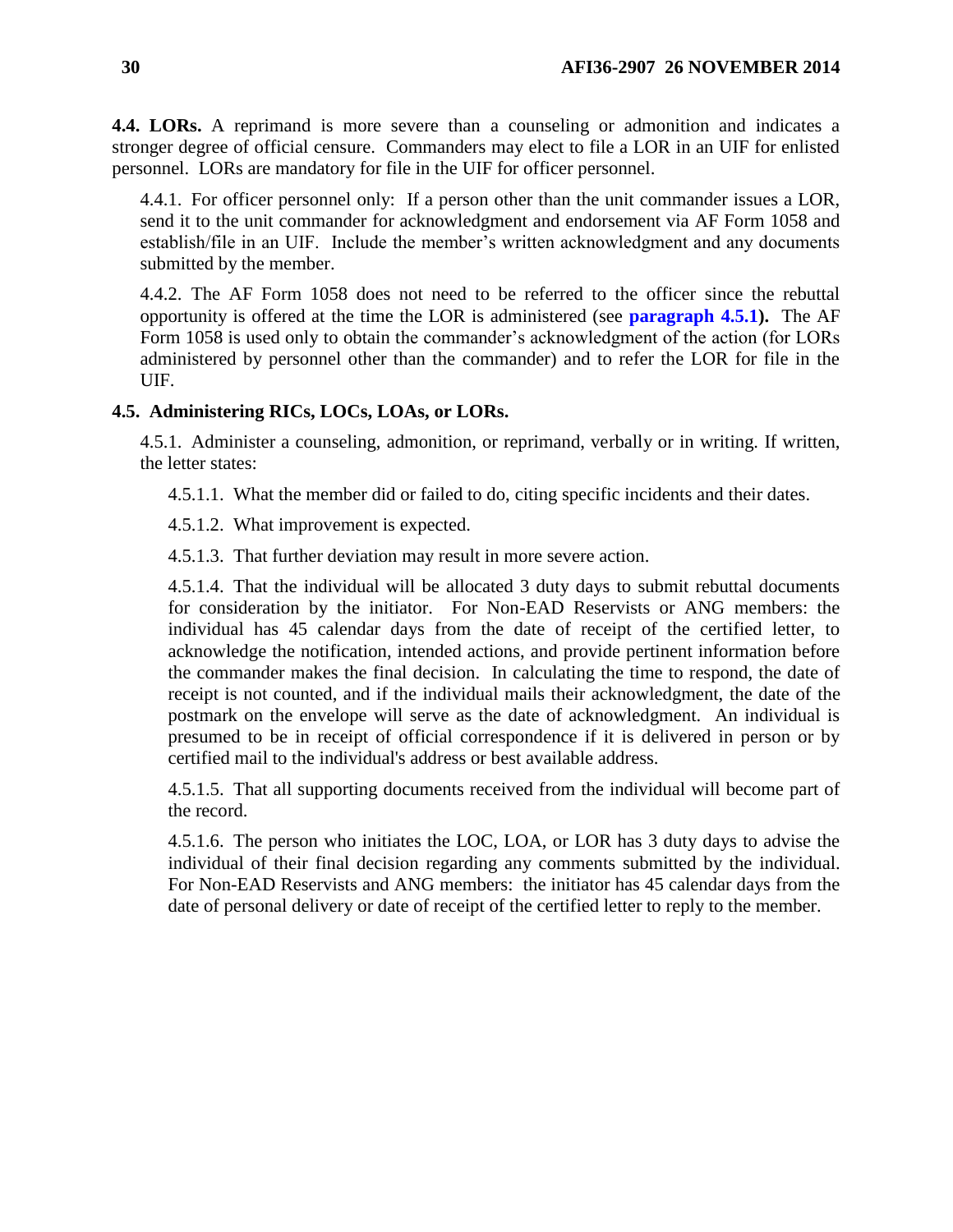4.5.2. The person who initiates a RIC/LOC, LOA, or LOR may send it to the member's commander or superiors for information, action, or for their approval for file in the UIF or PIF. Include the member's written acknowledgment and any documents submitted by the member. For officers, LORs must be filed in the UIF, and any LOAs or LOCs not filed in the UIF, must be filed in the officer's PIF.

4.5.3. The person who initiates a LOA or LOR for a general officer or general officer select will forward the original document and attachments to AF/DPG,AF/REG or NGB/GOMO for distribution to the commander. Mailing addresses are listed in **paragraph 2.1.4.3**

> DANIEL R. SITTERLY, SES, Principal Deputy Assistant Secretary (Manpower and Reserve Affairs)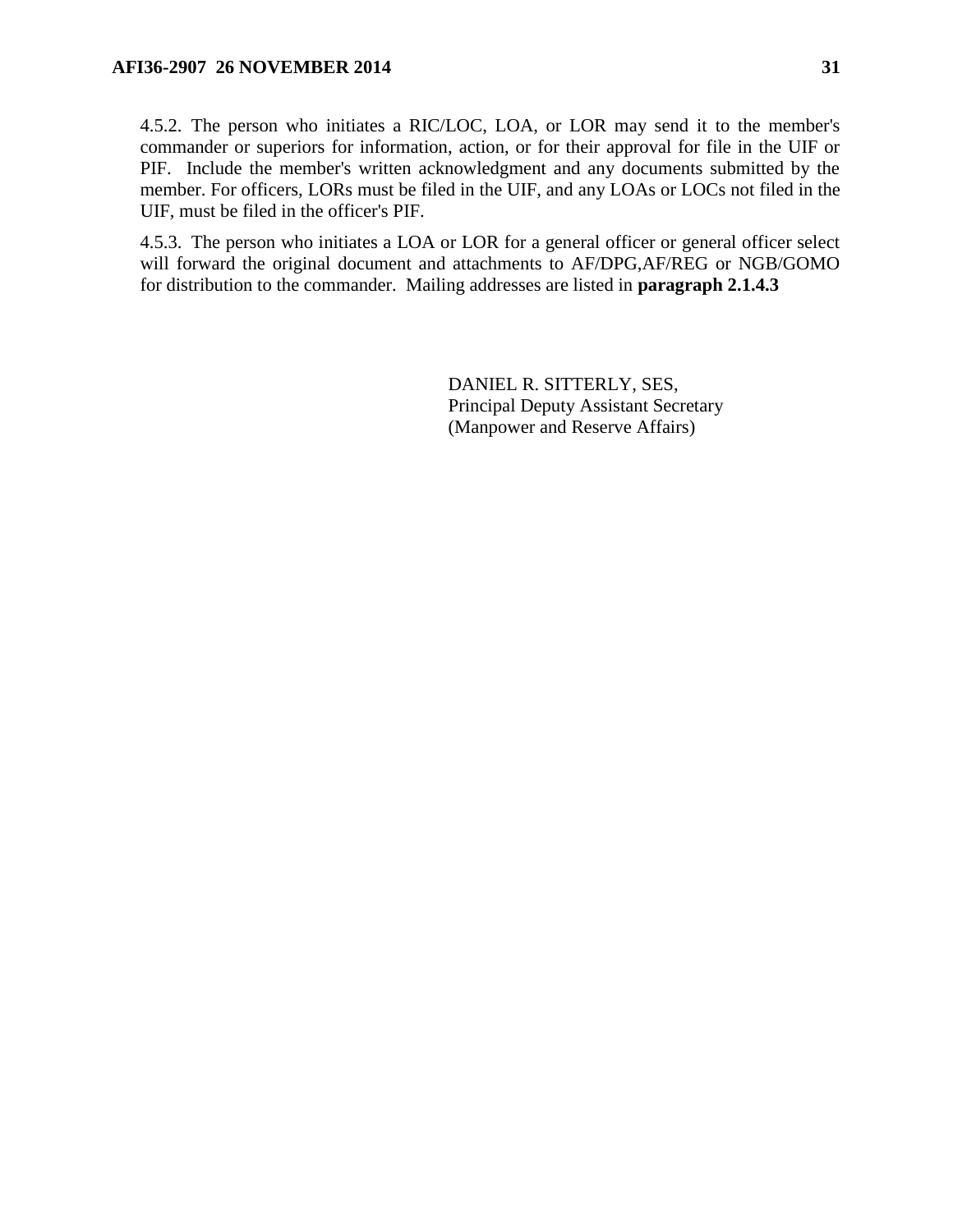### **Attachment 1**

### **GLOSSARY OF REFERENCES AND SUPPORTING INFORMATION**

### <span id="page-31-0"></span>*References*

AFPD 36-29, *Military Standards*, 29 October 2009

AFI 33-129, *Web Management and Internet Use*, 3 February 2005

AFI 33-332, *The Air Force Privacy and Civil Liberties Program*, 16 May 2011

AFI 36-2110, *Assignments*, 22 September 2009

AFI 36-2406, *Officer and Enlisted Evaluation Systems*, 2 January 2013

AFI 36-2504, *Officer Promotion, Continuation and Selective Early Removal in the Reserve of the Air Force*, 9 January 2003

AFI 36-2608, *Military Personnel Records System*, 30 August 2006

AFI 36-2610, *Appointing Regular Air Force Officers and Obtaining Conditional Reserve Status*, 30 April 2003

AFI 36-3206, *Administrative Discharge Procedures for Commissioned Officers*, 9 June 2004

AFI 36-3208, *Administrative Separation of Airmen*, 9 July 2004

AFI 36-2501, *Officer Promotion and Selective Continuation*, 16 June 2004

AFI 51-202, *Nonjudicial Punishment*, 7 November 2003

AFI 90-301, *Inspector General Complaints Resolution*, 23 August 2011

AFMAN 33-152, *User Responsibilities and Guidance for Information Systems*, 1 June 2012

AFMAN 33-363, *Management of Records*, 1 March 2008

DoDR5210.42\_AFMAN10-3902, *Nuclear Weapons Personnel Reliability Program (PRP),* 13 November 2006

## *Prescribed Forms*

AF Form 174, *Record of Individual Counseling*

AF Form 1058, *Unfavorable Information File Actions*

AF Form 1137, *Unfavorable Information File Summary*

## *Adopted Forms*

AF Form 847, *Recommendation for Change of Publication*

AF Form 3070, *Record of Nonjudicial Punishment Proceedings*

AF Form 1288, *Application for Ready Reserve Assignment*

AF Form 3212, *Record of Supplementary Action under Article 15, UCMJ*

## *Abbreviations and Acronyms*

**AF**—Air Force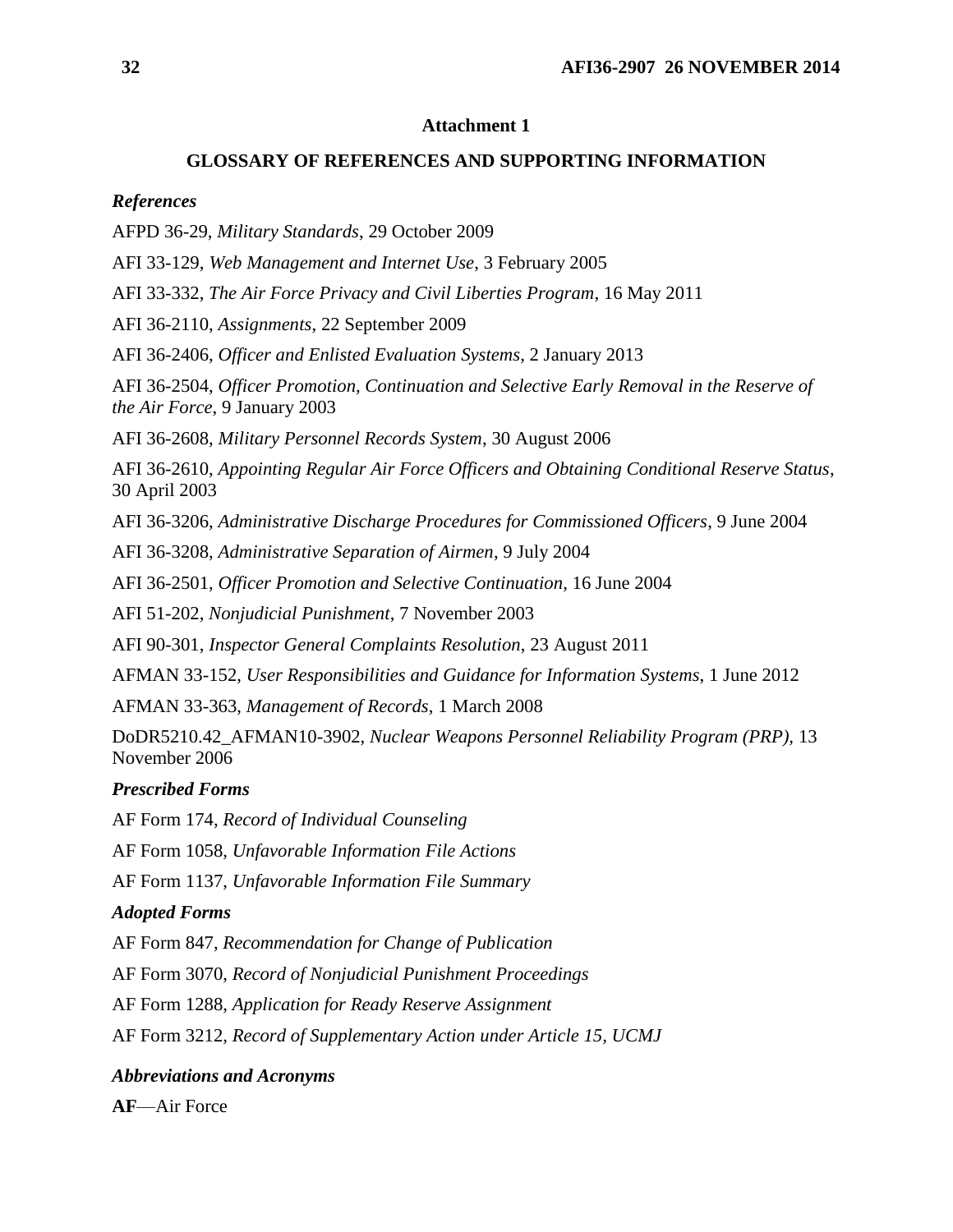- **AFISR**—Air Force Intelligence Surveillance and Reconnaissance Agency
- **AFMAN**—Air Force Manual
- **AFPC**—Air Force Personnel Center
- **AFPD**—Air Force Policy Directive
- **AFRC**—Air Force Reserve Command
- **AFSC**—Air Force Specialty Code
- **AGR**—Active Guard Reserve
- **ANG**—Air National Guard
- **ARMS**—Automated Record Management System
- **ARPC**—Air Reserve Personnel Center
- **TAG**—--The Adjutant General
- **AWOL**—Absent Without Leave
- **CEMR**—Commander's Enlisted Management Roster
- **COMR**—Commander's Officer Management Roster
- **CR**—Control Roster
- **CRS**—Conditional Reserve Status
- **DEROS**—Date Eligible to Return from Overseas
- **DRU**—Direct Reporting Unit
- **DSG**—Drill Status Guardsman
- **EPR**—Enlisted Performance Report
- **FPRG**—Field Personnel Record Group
- **FOA**—Field Operating Agency
- **GCMCA**—General Court Martial Convening Authority
- **GSU**—Geographically Separated Unit
- **IMA**—Individual Mobilization Augmentee
- **LOA**—Letter of Admonishment
- **LOC**—Letter of Counseling
- **LOR**—Letter of Reprimand
- **MAJCOM**—Major Command
- **MilPDS**—Military Personnel Data System
- **MPS**—Military Personnel Section
- **NON**—EAD—Non-extended active duty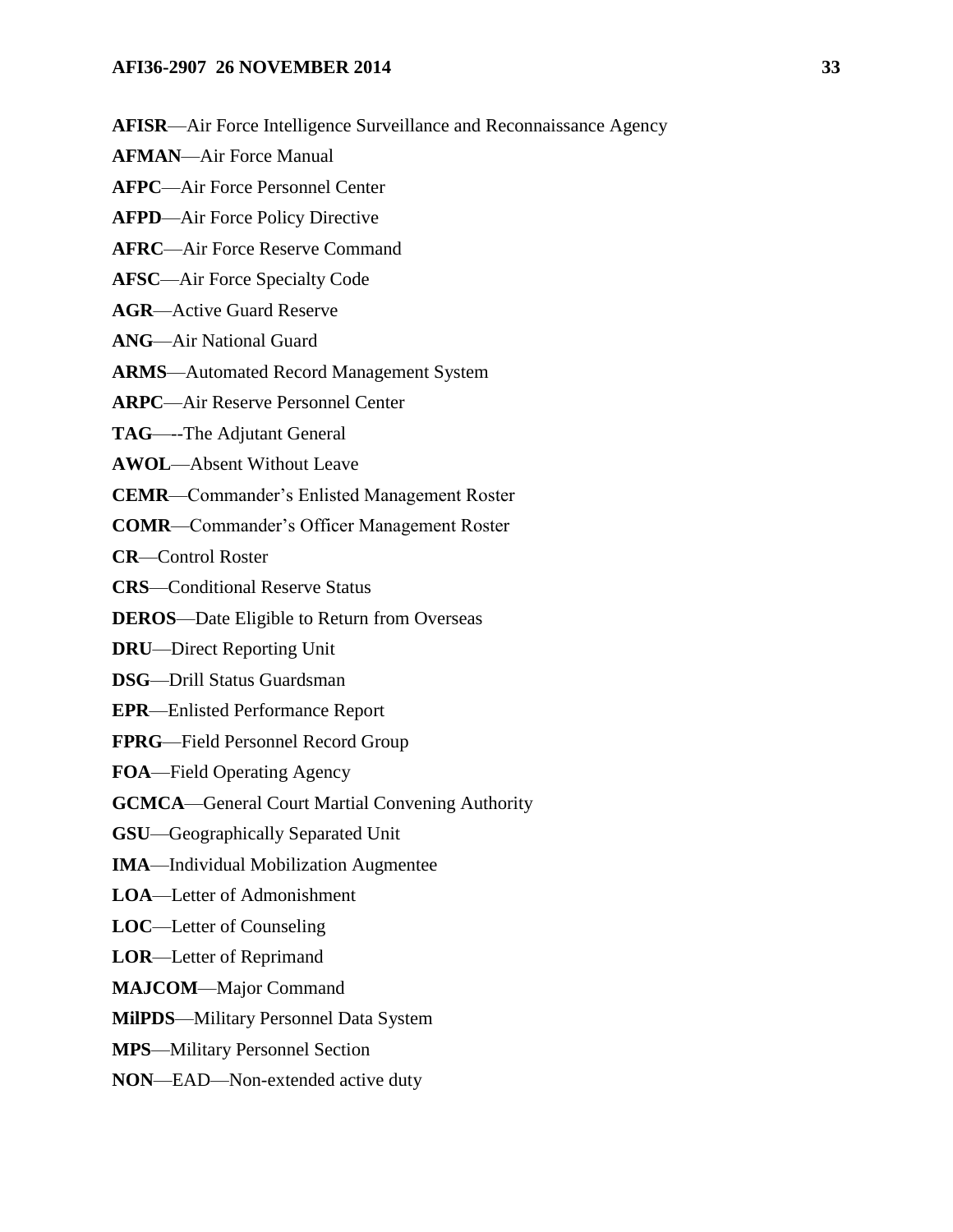- **OPR**—Office of Primary Responsibility
- **OPR**—Officer Performance Report
- **OSR**—Officer Selection Record
- **PCA**—Permanent Change of Assignment
- **PCS**—Permanent Change of Station
- **PDS**—Personnel Data System
- **PES**—Promotion Eligibility Status
- **PIF**—Personnel Information File
- **PRP**—Personnel Reliability Program
- **PRF**—Performance Recommendation Form
- **RegAF**—Regular Air Force
- **RIC**—Record of Individual Counseling
- **RIO**—HQ Individual Reserve Readiness & Integration Organization
- **RNLTD**—Report No Later Than Date
- **SJA**—Staff Judge Advocate
- **SOUIF**—Senior Official Unfavorable Information File
- **TAG**—--The Adjutant General
- **TDY**—Temporary Duty
- **UIF**—Unfavorable Information File
- **USAFR**—United States Air Force Reserve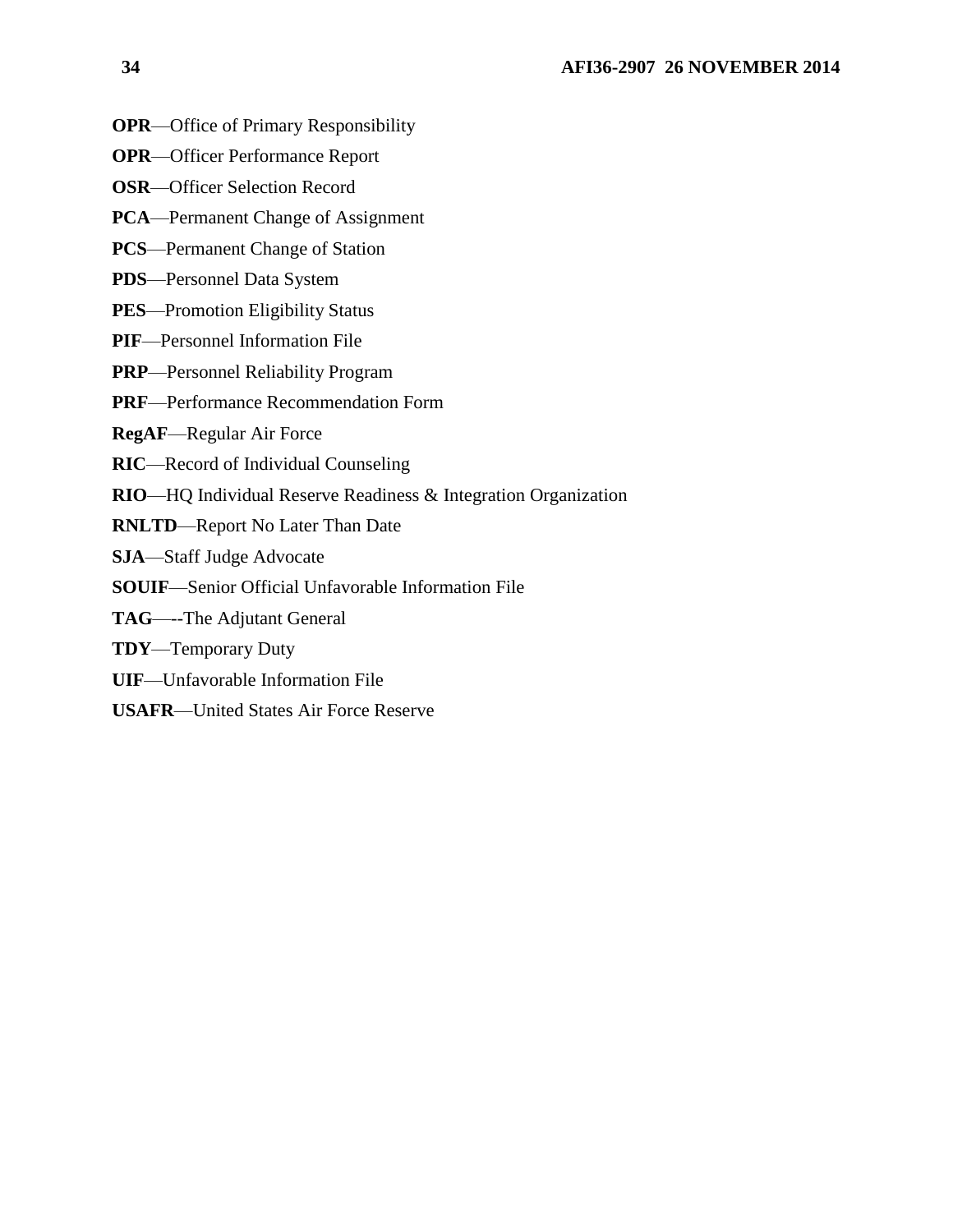### **Attachment 2**

### **SELF-INSPECTION CHECKLIST**

#### <span id="page-34-0"></span>**A2.1. Self-Inspection Checklist:**

A2.1.1. The proper authority is administering the UIF action.

A2.1.2. All mandatory documents are filed in the UIF.

A2.1.3. The commander refers optional UIF documents to the member before putting them in the UIF.

A2.1.4. The commander allows the member 3 duty days to acknowledge the intended UIF action before the commander completes the action. For Non-EAD Reservists and ANG members: the individual has 45 calendar days from the date of receipt of the certified letter.

A2.1.5. The commander advises the member about the decision regarding the UIF.

A2.1.6. The commander considers filing earlier administrative actions in an UIF.

A2.1.7. The unit receives a copy of AF Form 1137 from the UIF monitor when an UIF is established or changed. The commander reviews UIFs before a PCS or PCA.

A2.1.8. The commander and SJA review UIFs on an annual basis.

A2.1.9. The commander or commander's representative replies to UIF recommendations made by the FSS or SJA.

A2.1.10. The commander discusses early removal of an UIF document with the SJA and FSS superintendent/director.

A2.1.11. The commander uses AF Form 1058 to remove documents from the UIF, citing the specific document

A2.1.12. The UIF monitor marks the front and back of envelopes containing UIF information FOR OFFICIAL USE ONLY.

A2.1.13. The commander decides what happens to the UIF once the member returns from AWOL, deserter, or non-participant status.

A2.1.14. The commander considers a control roster observation period for members who demonstrate substandard duty performance or fail to maintain Air Force standards.

A2.1.15. The commander periodically counsels personnel on the control roster about their improvement.

A2.1.16. The commander considers directing an OPR or EPR before entering or removing a member from the control roster. The commander is aware that once the control roster expires the individual will not be placed back on the control roster unless a separate incident occurs.

A2.1.17. The commander considers the member's service and overseas retainability before putting the member on the control roster.

A2.1.18. The commander removes the member from formal training during the control roster observation period.

A2.1.19. The proper authority places the member on the control roster using AF Form 1058.